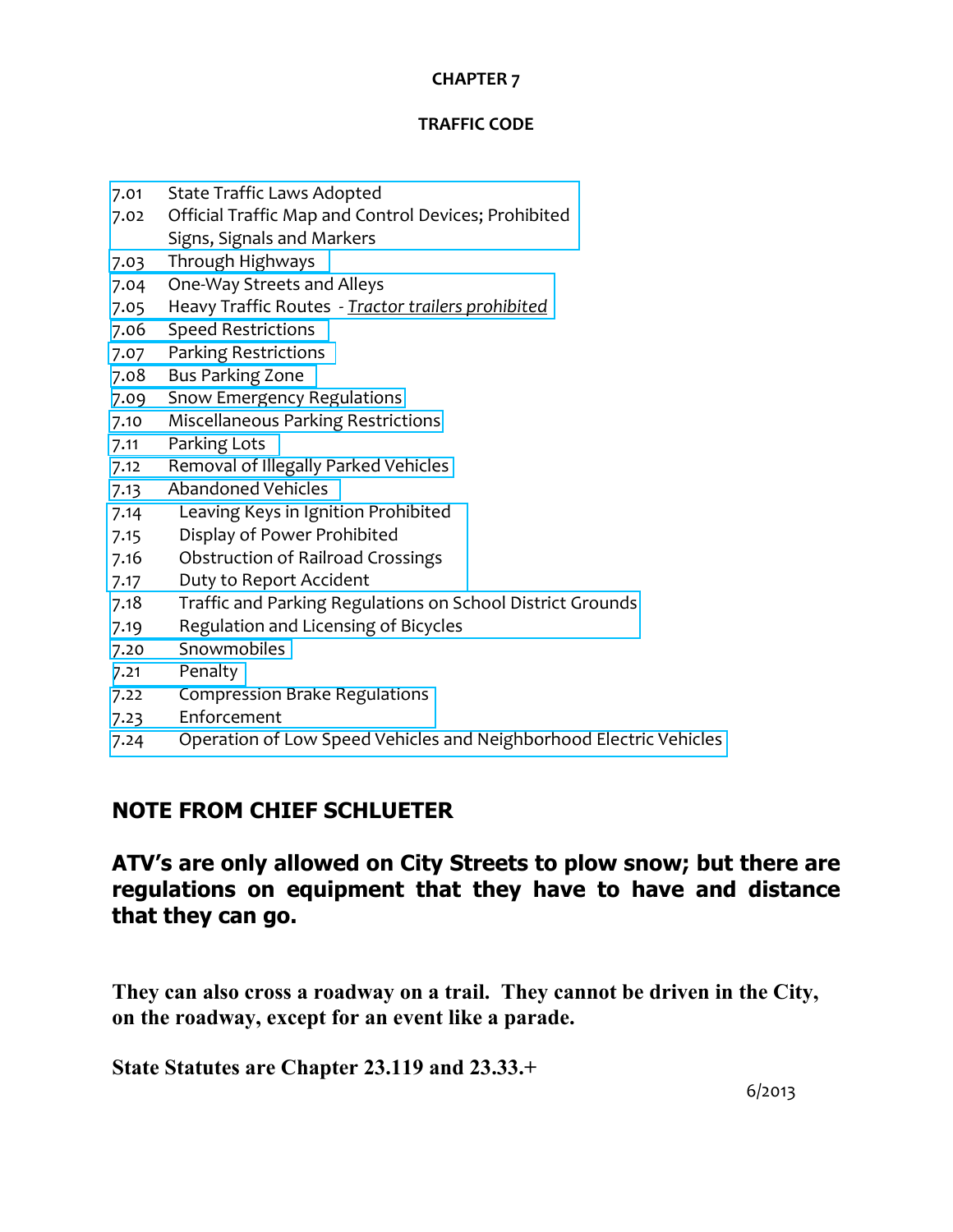- <span id="page-1-0"></span>7.01 STATE TRAFFIC LAWS ADOPTED. (Amd. Ord. #1135; Amd Ord. #1188) Except as otherwise specifically provided in this subchapter, the statutory provisions of Chs. 23.33, 340 to 348 and Chs. 328 and 350, WI. Stats. And Sec. 110.075(1-6) WI Stats. describing and defining regulations with respect to vehicles and traffic, ATV's and snowmobiles, exclusive of any provisions, regulations for which the statutory penalty is a fine or term of imprisonment are hereby adopted and by reference made a part of this chapter as if fully set forth herein. Any act required to be performed or prohibited by any statute incorporated herein by reference is required or prohibited by this chapter. Any future amendments, revisions or modifications of the statutes incorporated herein are intended to be made part of this chapter in order to secure uniform statewide regulation of traffic on the highways, streets and alleys of the State of Wisconsin.
- 7.02 OFFICIAL TRAFFIC MAP AND CONTROL DEVICES; PROHIBITED SIGNS, SIGNALS AND MARKERS. (1) DUTY OF THE DIRECTOR OF PUBLIC WORKS TO ERECT AND INSTALL UNIFORM TRAFFIC CONTROL DEVICES. Whenever traffic regulations created by this chapter, including a State of Wisconsin traffic regulation adopted by reference in sec. 7.01, require the erection of traffic control devices for enforcement, the Director of Public Works shall procure, erect and maintain uniform traffic control devices conforming to the Uniform Traffic Control Device Manual promulgated by the Wisconsin Department of Transportation, giving notice of such traffic regulation to the users of the streets and highways on which such regulations apply. Whenever state law grants discretion to local authorities in erecting or placement of a uniform traffic control device, devices shall be erected in such locations and in such a manner as in the judgment of the Chief of Police will carry out the purposes of this chapter and give adequate warning to users of the streets and highways of the City.
	- (2) OFFICIAL TRAFFIC MAP. (a) Official Traffic Map Established. There is hereby established for the City of New London an Official Traffic Map dated August 1, 1982 upon which is indicated as of said date all existing stop signs, arterial intersections, yield signs, and all other restrictions or limitations contained in this chapter and which the laws of the State of Wisconsin require the erection or use of official traffic control devices to enforce such restrictions or limitations. All such restrictions and limitations set forth on said Official Traffic Map are hereby ratified and affirmed.
		- (b) Additions to Map. The Council may from time to time make additions to or deletions from the Official Traffic Map and the Chief of Police shall keep such Official Traffic Map current. Every addition to said Official Traffic Map made after August 1, 1982 shall indicate the number of the authorizing ordinance or resolution and the date the appropriate official traffic control device was erected, and every deletion shall indicate the number of the authorizing ordinance or resolution.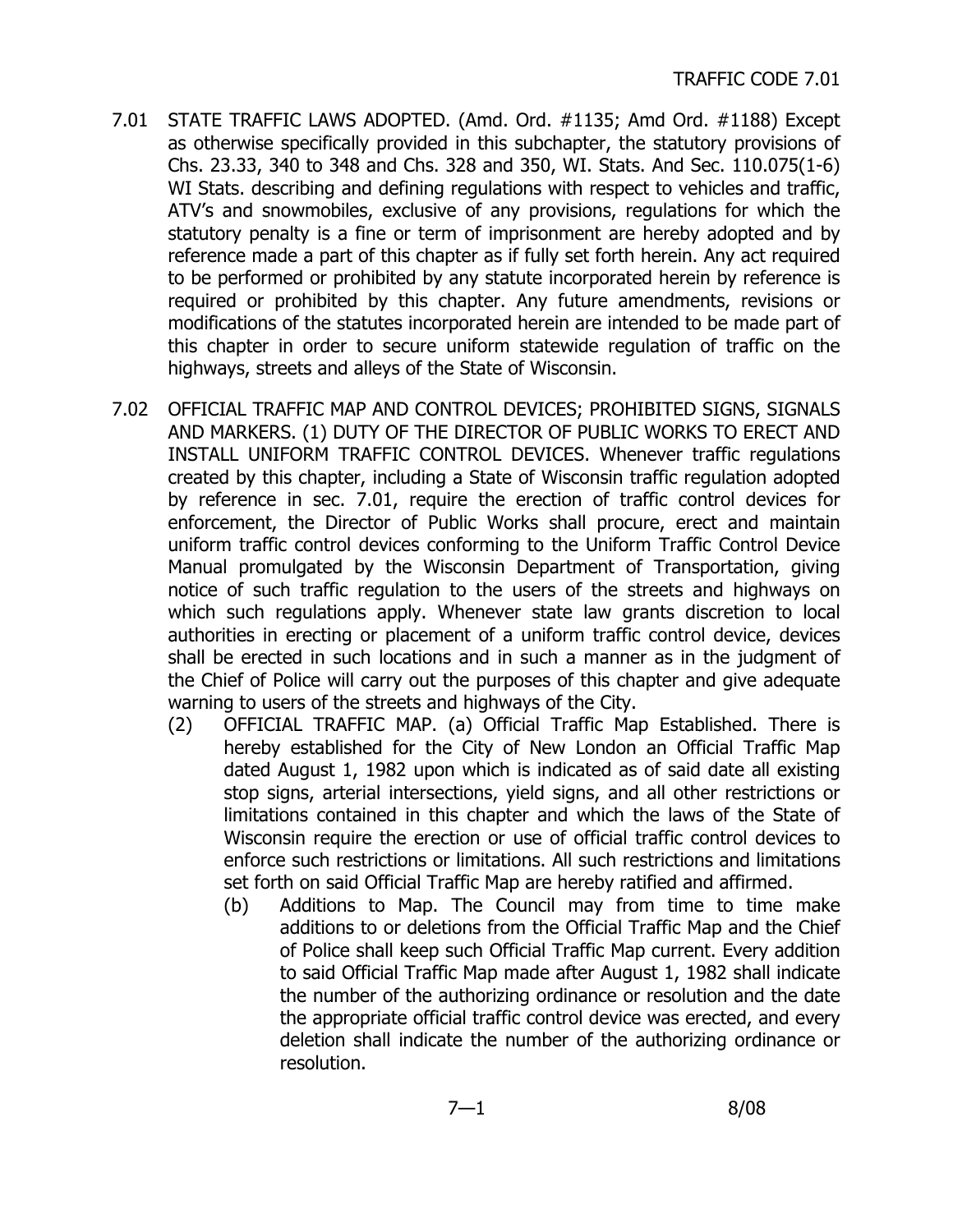- <span id="page-2-0"></span>(c) Map to Be Maintained, The Official Traffic Map shall be maintained and displayed in the office of the Police Department. The Chief of Police shall make appropriate authorized changes on said Map within three working days after the appropriate official traffic control device is erected or removed, as the case may be.
- (d) Violations Prohibited. When official traffic control devices giving notice of the restrictions, prohibitions and limitations shown on the Official Traffic Map are erected and maintained in accordance with the provisions of this section, a violation of the restriction, prohibition or limitation shown on the Official Traffic Map shall be a violation of the provisions of this chapter.
- (3) PROHIBITED SIGNS AND MARKERS IN HIGHWAYS. No person, other than an officer authorized by this chapter to erect and maintain official traffic control devices or his designee, shall place within the limits of any street or highway maintained by the City any sign, signal, marker, mark or monument unless permission is first obtained from the Chief of Police or the State Highway Commission. Any sign, signal, marker, mark or monument placed or maintained in violation of this subsection shall be subject to removal, as provided in sub. (4).
- (4) REMOVAL OF UNOFFICIAL SIGNS, SIGNALS, MARKERS AND TRAFFIC CONTROL DEVICES. The Chief of Police may remove any sign, signal, marker or other device which is placed, maintained or displayed in violation of this chapter or state law. Any charge im-posed against premises for removal of a prohibited or illegal sign, signal, marker or device shall be reported by the Chief of Police to the Council for review and certification at its next regular meeting following the imposition of the charge. Any charge not paid on or before the next succeeding November 15 shall be placed upon the tax roll for collection as other special municipal taxes.

### 7.03 THROUGH HIGHWAYS. (1) THROUGH HIGHWAYS DESIGNATED.

In the interest of public safety and pursuant to the authority granted by Wisconsin law, the following streets are designated arteries for through traffic:

- (a) Highway 45. Beginning on Mill Street, at the south boundary of the City, thence running north on Mill Street to East Beacon Avenue, thence running west on East Beacon Avenue to South Pearl Street, thence north on South Pearl Street and North Pearl Street to North Water Street, thence running west on North Water Street to North Shawano Street, thence running north on North Shawano Street to the north City limits.
- (b) St. John's Place. From the south limits of Waupaca Street running south to the north limits of North Water Street.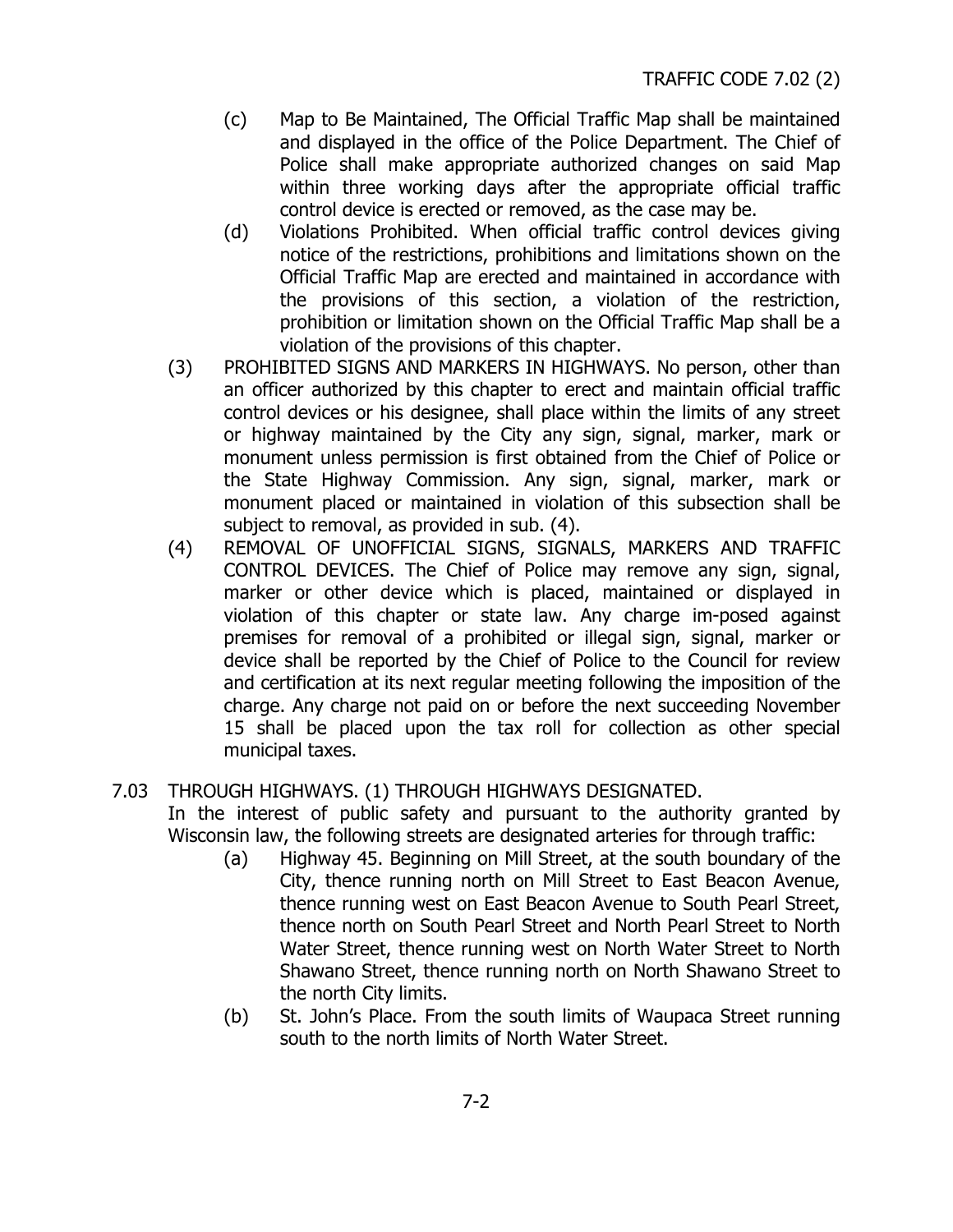- (c) South Shawano Street. From the south limits of West Beacon Avenue running north to West Wolf River Avenue except when proceeding west on West Beacon Avenue and turning right onto South Shawano Street.
- (d) West Beacon Avenue. 1. From the west limits of South Shawano Street running east to the west limits of Wyman Street, except that a stop sign shall be erected so that traffic proceeding on South Shawano Street from a northerly direction must stop.
	- 2. From the east limits of Wyman Street running east to South Pearl Street.
- (e) South Pearl Street. From the south limits of Beacon Avenue running south to the south City limits, except for the intersection with Warren Street.
- (f) Division Street. 1. From the south limits of East Beacon Avenue running south to the south City limits.
	- 2. From the south limits of East Wolf River Avenue running south to the north limits of East Beacon Avenue.
- (g) Wyman Street. From the south limits of West Wolf River Avenue running south to Beacon Avenue, thence westerly on Pershing Road to the City limits.
- (h) West Wolf River Avenue. 1. West Wolf River Avenue from the west City limits running east to the west limits of South Shawano Street.
	- 2. From the east limits of South Shawano Street running east to the west limits of South Pearl Street.
- (i) East Wolf River Avenue. From the east limits of South Pearl Street running east to Mill Street, thence south on Mill Street to the north limits of East Beacon Avenue.
- (j) Waupaca Street. From the west limits of North Pearl Street running west to the east limits of North Shawano Street.
- (k) Warren Street. 1. From the east limits of Oshkosh Street to the west limits of Wyman Street.
	- 2. From the east limits of Wyman Street to the west limits of Division Street.
- (l) Jennings Street. From the west City limits to the west limits of Oshkosh Street.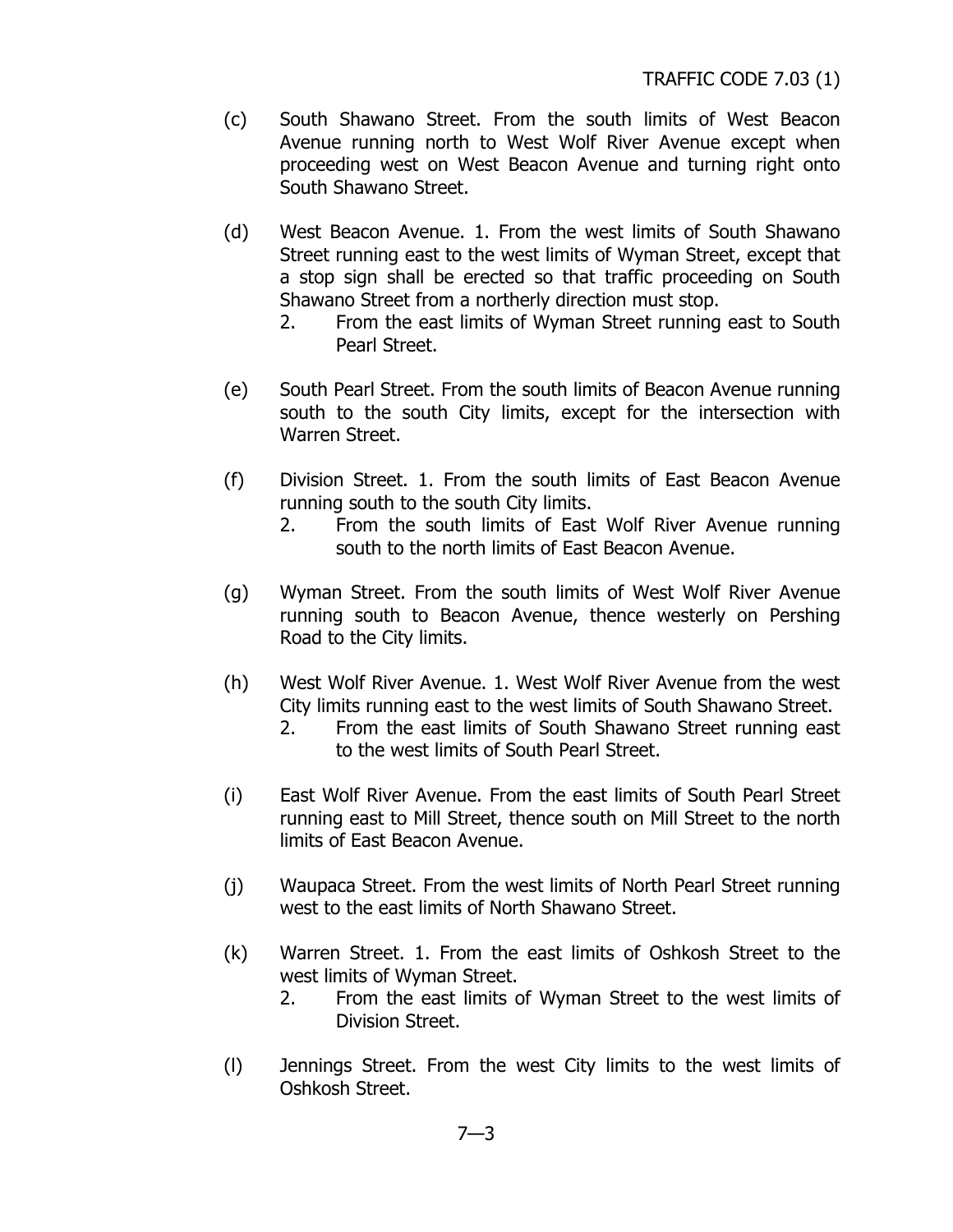- <span id="page-4-0"></span>(m) Oshkosh Street. From West Wolf River Avenue to Pershing Road, except for its intersection with Washington Street and Jennings Street.
- (n) Pershing Road. From Wyman Street to the west City limits.
- (2) DESIGNATION OF LOCATION OF STOP SIGNS AND YIELD SIGNS. In the interest of public safety, the Council, by resolution, has designated the location of stop and yield signs within the City and has ordered the installation of such signs.
- (3) OPERATORS TO OBEY TRAFFIC CONTROL DEVICES. Every operator of a vehicle approaching an intersection at which an official traffic control device is erected, in accordance with this section, shall obey the direction of such official traffic control device as required by the Wisconsin statutes incorporated by reference in sec. 7.01 of this chapter. Operators of vehicles approaching a stop sign shall stop before entering a highway as required by §346.46, Wis. Stats. Operators approaching intersections at which a yield sign has been installed shall yield the right of way to other vehicles, as required by §346.18(6), Wis. Stats.
- 7.04 ONE-WAY STREETS AND ALLEYS. (Ord. #1112; Am. Ord. #1171; Amd. Ord. #1187; Amd. Ord. #1296; Amd. Ord. #1319) The following streets and alleys are designated one-way streets and alleys and no vehicles shall travel in any direction thereon except as indicated:
	- (1) The alley from North Pearl Street west to St. John's Place and thence north to North Water Street.
	- (2) North on Lincoln Court from North Water Street to the Wolf River Plaza entrance
	- (3) One Way Alley going West to East from St. John's Place to Lincoln Court located behind the 200 block of West North Water Street.
- 7.05 HEAVY TRAFFIC ROUTES. (1) ROUTES DESIGNATED. The following streets and parts of streets within the City are hereby designated heavy traffic routes:
	- (a) House Road from County Trunk Highway "S" to Fairview Drive.
	- (b) Mill Street from the south City limits to Wolf River Avenue.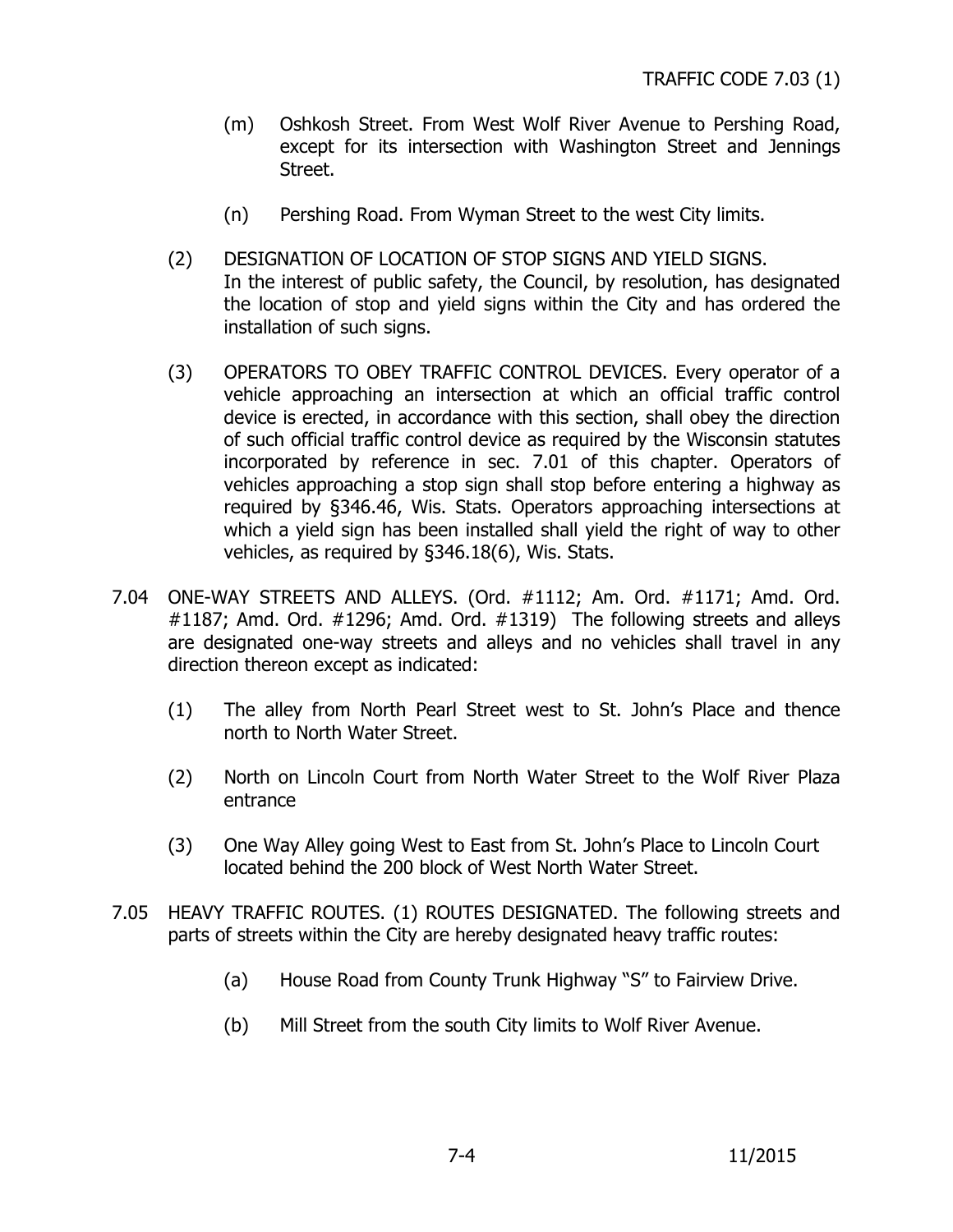- (c) Division Street from the south City limits to Wolf River Avenue.
- (d) Pearl Street from Beacon Avenue to Waupaca Street.
- (e) Pershing Road from the south City limits to Wyman Street.
- (f) Wyman Street from Pershing Road to Wolf River Avenue.
- (g) Shawano Street from Wolf River Avenue to the north City limits.
- (h) Beckert Road from Mill Street to Pershing Road. (4/2019)
- (i) Beacon Avenue from Mill Street to Pearl Street.
- (j) Wolf River Avenue from Mill Street to the west City limits.
- (k) County Trunk Highway S from the east City limits to North Water Street.
- (l) North Water Street from County Trunk Highway "S" to Shawano Street.
- (m) Waupaca Street from Pearl Street to Shawano Street.
- (n) Fairview Drive from the east City limits to the west City limits.
- (2) TRAVEL PROHIBITED. No vehicle, except a motor bus, which is not equipped with pneumatic tires or has a combined vehicle load weight exceeding 12,000 pounds shall be operated or moved on any street or alley not a part of the heavy traffic route designated in sub. (1) above except for the purpose of obtaining orders for, moving or delivering supplies or commodities to or from a place of business or residence facing thereon! provided that in no event shall the weight of the vehicle and load on such other street exceed the limitations of §§5348.15 and 348.16(3), Wis. Stats.
- (3) SIGNS. The Director of Public Works shall cause to be secured and erected appropriate signs to give notice of the heavy traffic routes.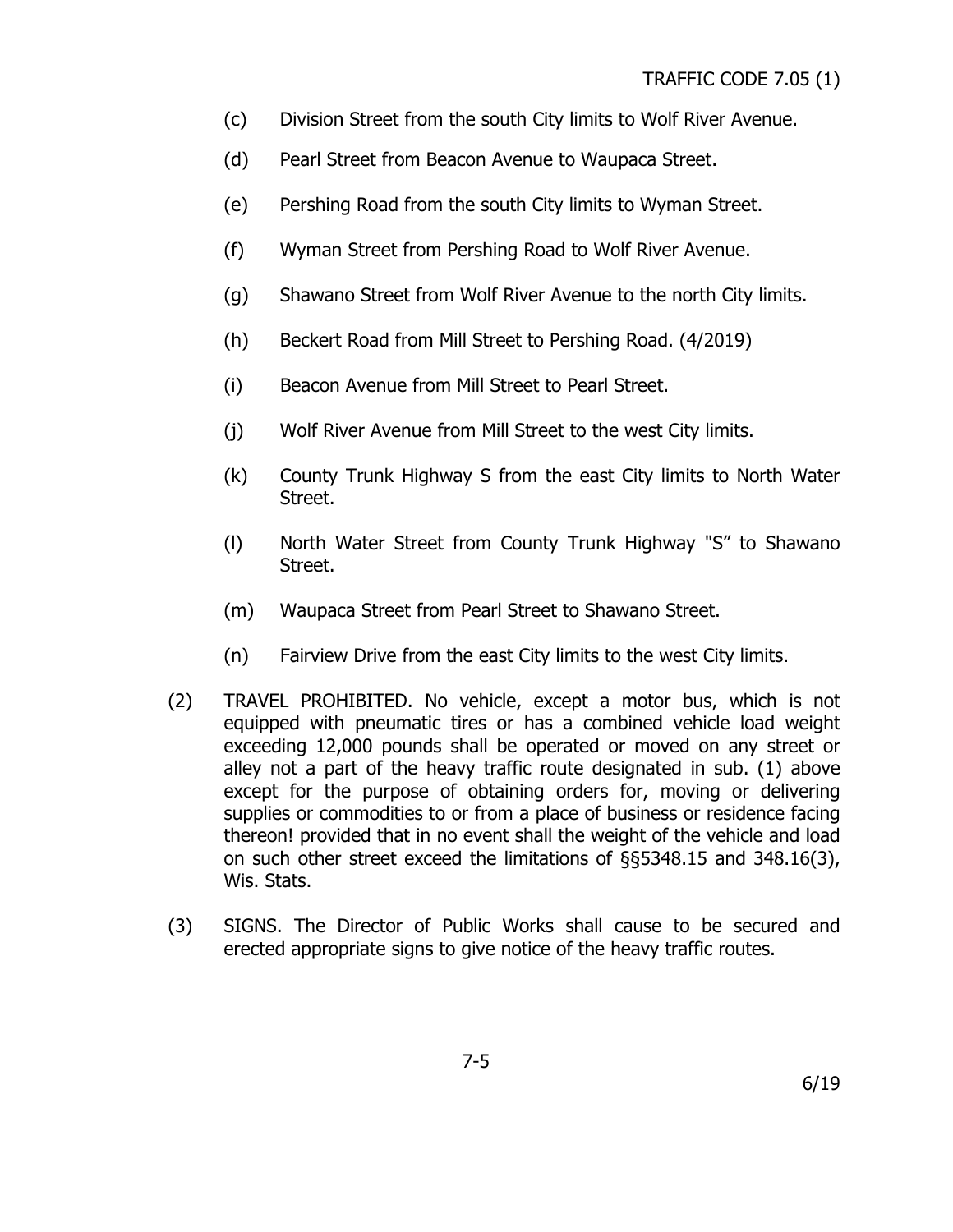- <span id="page-6-0"></span>7.06 SPEED RESTRICTIONS. (1) 15 MILES PER HOUR LIMIT. The speed limit on the following streets shall be 15 miles per hour:
	- (a) (Amended Ord. #1061) On Bobbi Lane and all roads within Hatten Park excluding Werner Allen Blvd.
	- (b) That a 15 miles per hour when children are present school speed zone be established on Werner Allen Boulevard between Jennings and Millard Street.
	- (c) (Rep. Ord. #834)
	- (d) (Rep. Ord. #834)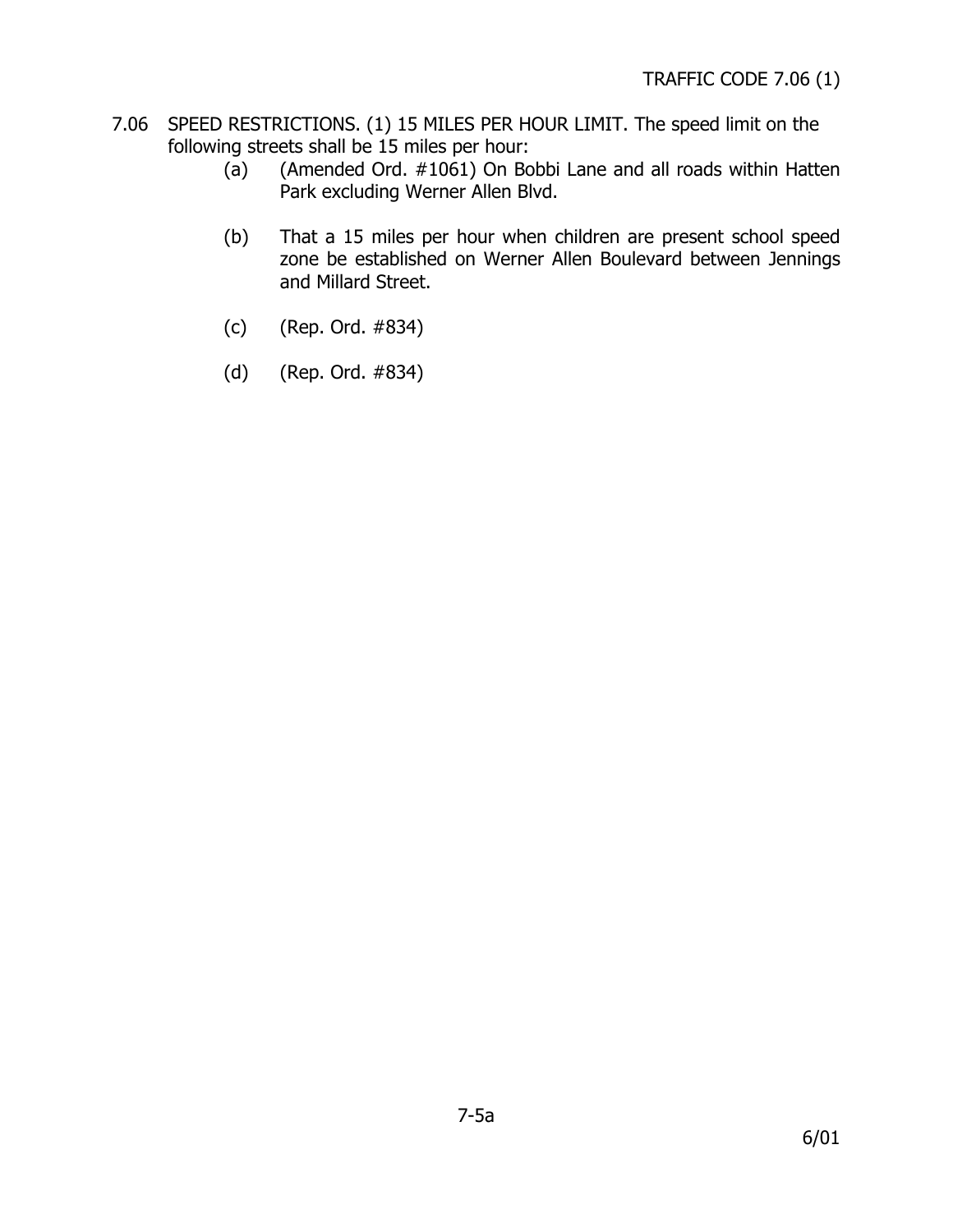- <span id="page-7-0"></span>(2) SPEED ZONE ESTABLISHED ON COUNTY TRUNK HIGHWAY "S" (STEPHENSVILLE ROAD). No person shall operate any vehicle at a speed greater than as follows:
	- (a) 35 miles per hour from the intersection of County Trunk Highway "S" with the Outagamie and Waupaca County line, thence easterly and southerly for a distance of 0.22 of a mile.
	- (b) The speed limit on all other portions of said highway in Outagamie County within the corporate limits of the City shall be 55 miles per hour.
- (3) SPEED ZONE ON COUNTY TRUNK HIGHWAY "W" (PERSHING ROAD).
	- A traffic and engineering investigation having been made on County Trunk Highway "W", the maximum permissible speed at which vehicles may be operated on said highway, which speed is herewith established as reasonable and safe, pursuant to §349.11, Wis. Stats., shall be as set forth herein, subject to approval by the State Department of Transportation and upon the erection of standard signs giving notice thereof is 25 miles per hour from its intersection with Wyman Street southwesterly to the City limits.
- (4) SPEED ZONE ESTABLISHED ON BECKERT ROAD (Cr. Ord. #652). No person shall operate any vehicle at a speed greater than 30 miles per hour on all portions of Beckert Road.
- (5) SPEED ZONE ON SHAWANO STREET (Cr. Ord. #834). (a) No person shall operate any vehicle at a speed greater than 35 miles per hour on Shawano Street, from its intersection with Broad Street to a point .70 of a mile north of its intersection with S.T.H. 54 (1.03 miles).
	- (b) No person shall operate any vehicle at a speed greater than 45 miles per hour on Shawano Street, from a point .70 of a mile north of its intersection with S.T.H. 54 north of the City to the north intersection with C.T.H. D.
- 7.07 PARKING RESTRICTIONS. (1) PARKING, STANDING AND STOPPING. The authority to regulate the parking, standing and stopping of vehicles is delegated to the Chief of Police, pursuant to §349.13, Wis. Stats., subject to control of the Council.

 (a) (Amend. 1370) No person shall, in the lane of traffic or yellow safety area, park, double park, stop or stand to drop off or pick up a pedestrian at the following locations:

- (1) Washington St. from Werner Allen Blvd to Oshkosh St.
- (2) Washington Street from Pearl St to Division St.
- (3) Werner Allen Blvd from Jennings St to Millard St. 5/2019
- (2) PARKING LIMITS. No person shall park a vehicle for any longer than the period hereinafter specified upon the following streets or portions of streets.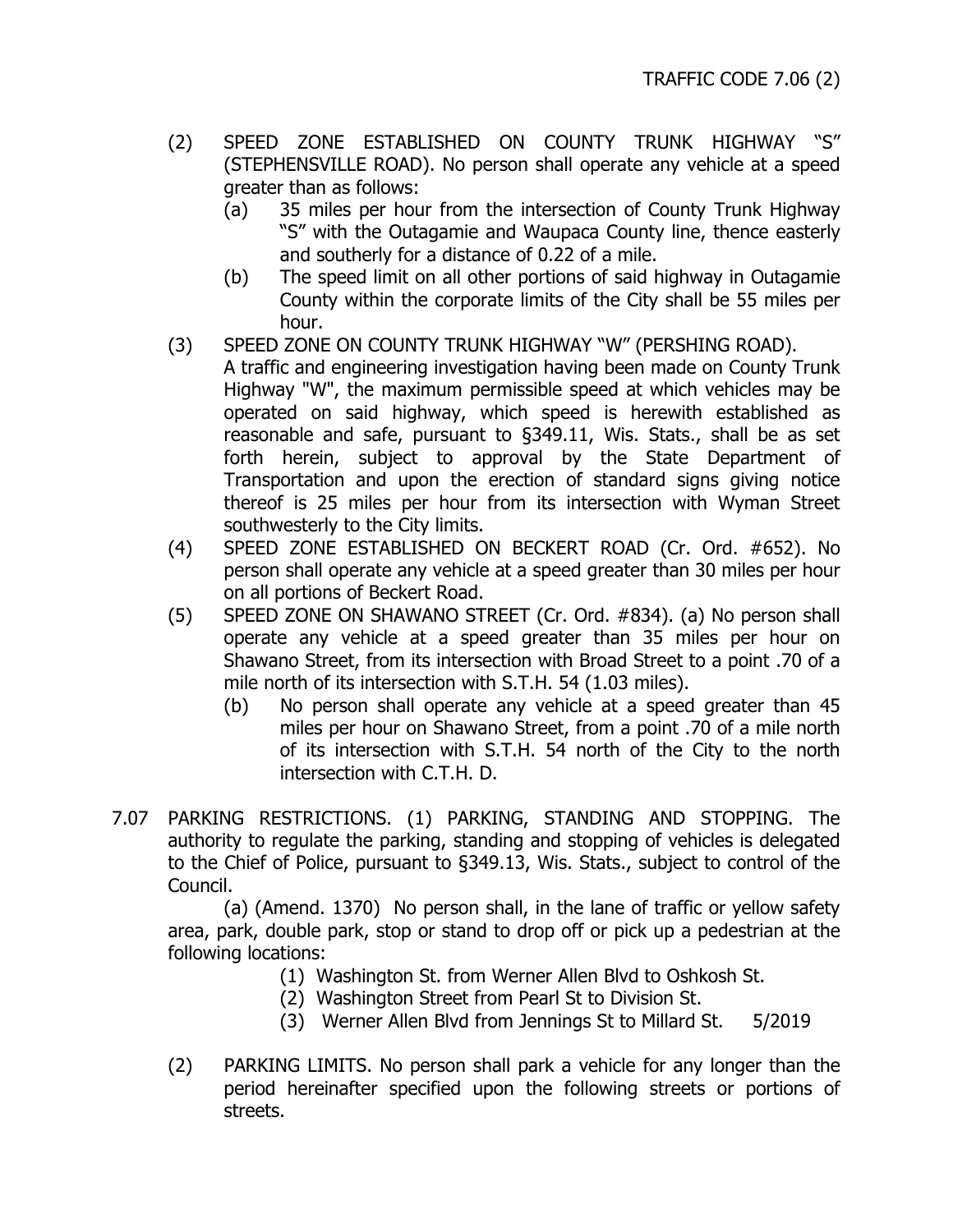TRAFFIC CODE 7.07 (2)

- (a) One Hour Parking Limit. (Amd. Ord. #1182)
	- 1. The east side of Division Street between Beacon and East Cook Streets.
- (b) Two Hour Parking Limit. The parking limitation set forth in this paragraph shall be effective only between the hours of 8:00 A.M. and 5:00 P.M., except on Sundays and holidays.
	- 1. The north side of West Wolf River Avenue between Smith Street and South Pearl Street.
	- 2. The east side of St. John's Place from the south line of North Water Street to the north line of the alley which runs between the business buildings and the Wolf River, and parking shall be at an angle.
	- 3. North Water Street between Shawano Street and North Pearl Street.
	- 4. Pearl Street between North Water Street and Beacon Avenue.
	- 5. (Cr. Ord. #1261) The south side of Evergreen Street from Mill Street to Algoma Street
	- 6. [Amd. Ord. #1336] The east side of Algoma Street from Evergreen Street to 183 feet North of Evergreen Street.
- (b) (1) Four Hour Parking Limit. (Amended Ord#1356) No person shall park a vehicle for more than four hours at the following city facility parking lots. An exemption to this rule will be for any government owned vehicle or government employee's personal vehicle when working.
	- 1. New London Municipal Pool
	- 2. New London Library/Museum
	- 3. New London Municipal Building
	- 4. New London Police Department

### 11/2018

- 7.07(2) (c) [Cr. Ord. #1299, Repealing Ord. #1310]
	- (d) Downtown Parking Limit (Cr. Ord. #779). No person shall park a vehicle between the hours of 3:00 A.M. and 6:00 A.M. on the following streets:
		- 1. North Water Street, between North Shawano and North Pearl Streets.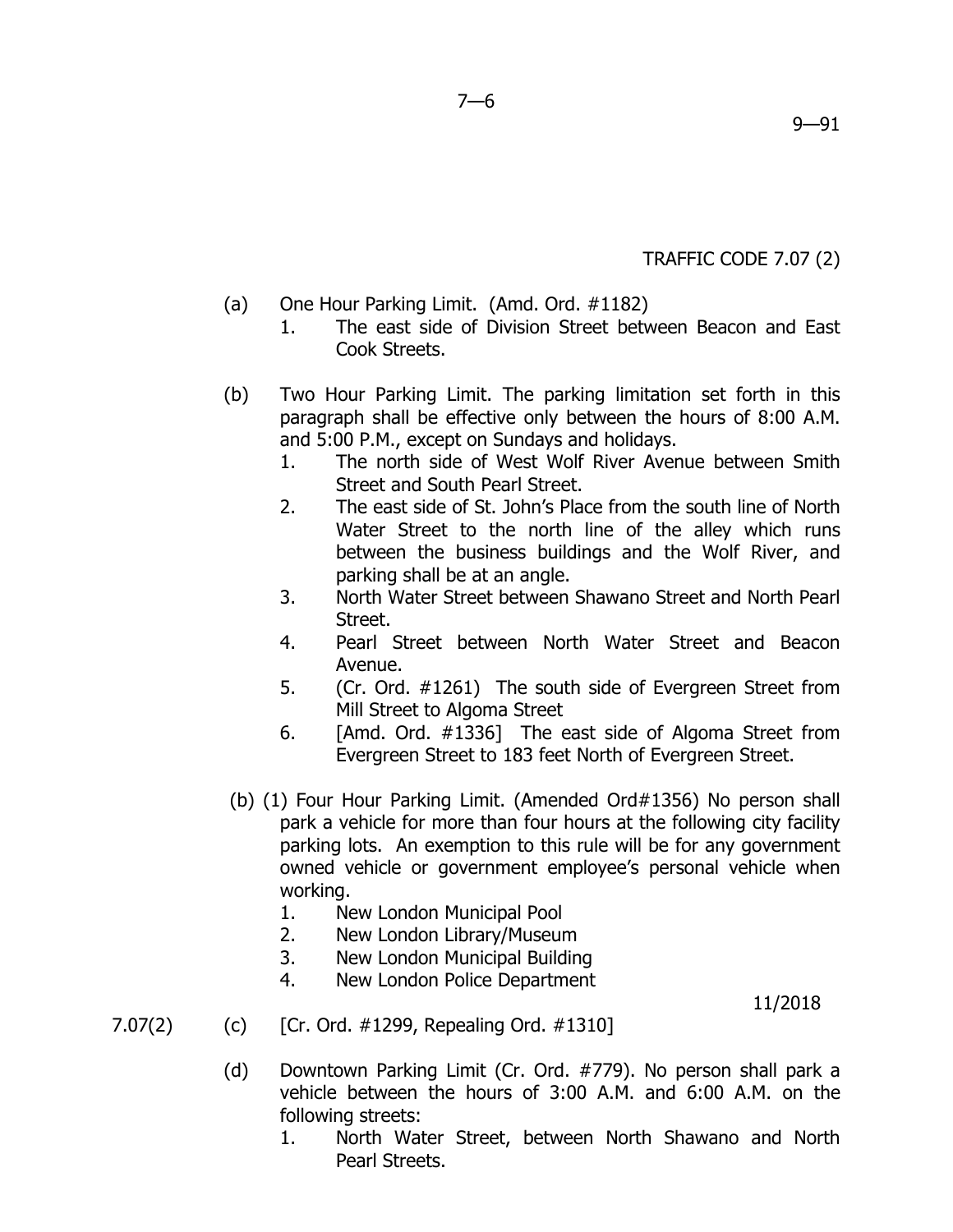- 2. South Pearl Street, between North Water Street and East Beacon Avenue.
- (3) ALL NIGHT PARKING PROHIBITED (Am. Ord. #784). No person, except physicians on emergency calls, shall park any vehicle for longer than 30 minutes between 3:00 A.M. and 6:00 A.M. on any City street from November 1 to March 31.
- (4)(a) 24 HOUR PARKING PROHIBITED. No person shall park nor shall any owner of a vehicle permit a vehicle to be parked on any public street, alley, public parking lot or any public parking place maintained by the City for a period longer than 24 hours unless another provision of this Code or regulation issued by the Chief of Police establishing a time limit for parking or designating the time for no parking is in full force and effect.

### 7-6a 11/2018

 7.07 (4) (b) NO OVERNIGHT CAMPING. (Cr. Ord # 1355) No person shall camp in, or occupy as a temporary sleeping area, any vehicle or temporary structure including but not limited to tents, vans, pick-up campers, travel trailers, fifth wheels or motorhomes on any city owned property, including but not limited to streets, avenues and alleys, dedicated parks, improved or unimproved lots owned by the city, or city facility parking lots, at any time without written permission from the Mayor, City Administrator or Department Head.

11/2018

TRAFFIC CODE 7.07 (5)

- (5) PARKING PROHIBITED. No person shall park a vehicle at any time on any of the following streets:
	- (a) The west side of Mill Street from the south City limits to East Beacon Avenue.
	- (b) The north side of East Beacon Avenue from Mill Street to South Pearl Street.
	- (c) The west side of North Shawano Street between North Water Street and the Green Bay & Western Railroad Tracks.
	- (d) The west side of South Pearl Street between Beacon Avenue and Quincy Street.
	- (e) The east side of North Pearl Street between North Water Street and the Wolf River.
	- (f) (Amd. Ord. #1196) Both sides of Wyman Street from West Wolf River Avenue to Cameron Street.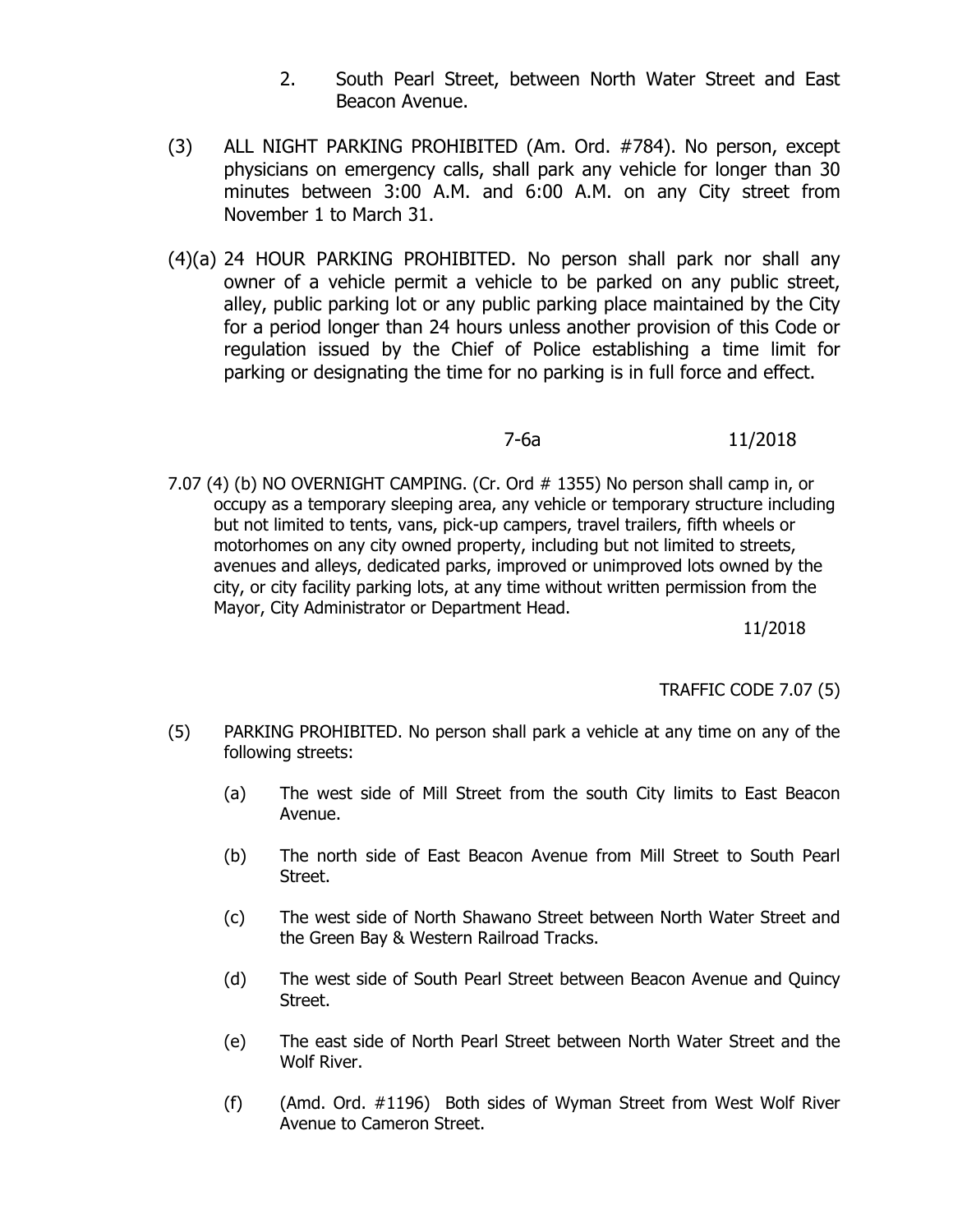- (g) Both sides of High Street from the Chicago & Northwestern Railroad tracks to the east end of the street.
- (h) (Am. Ord. #654) Within 20 feet on either side of the alley adjoining the east side of St. John's Place between North Water and Park Streets.
- (i) (Cr. Ord. # 1182) The south side of East Beacon Avenue from the intersection with Mill Street to a point 50 feet east of said intersection.
- (j) (Cr. Ord. #1262) The east side of Algoma Street from [120 feet south] of Douglas Street to [180 feet north] of Evergreen Street.
- (k) (Cr. Ord. #1260) The north side of Evergreen Street from Mill Street to Algoma Street.
- (l) (Cr. Ord. #1292) Both sides of East Ridge Drive from Lucas Drive to 140 feet northeast of the Lucas Drive intersection (north end of East Ridge Drive)
- (m) (Cr. Ord. #1312) The north side of East Beacon Avenue from Mill Street to Montgomery Street.
- (n)  $(Cr. 0rd. # 1356)$  7.07 (b) (1) Four Hour Parking Limit. No person shall park a vehicle for more than four hours at the following city facility parking lots. An exemption to this rule will be for any government owned vehicle or government employee's personal vehicle when working.
	- 1. New London Municipal Pool
	- 2. New London Library/Museum
	- 3. New London Municipal Building
	- 4. New London Police Department
- (o) (Cr. Ord. #1358) The west side of Division Street from Wolf River Avenue to 130 feet south of Wolf River Avenue
- (p) The south side of E Wolf River Avenue from Division Street to 50 feet West of Division Street
- (q) Both sides of N Water Street from Pearl Street to the driveway of New London Utilities
- (r) The south sides of Jennings Street from Werner Allen Blvd to the Parkview Drive.
- (s) The west side of Division Street from staring 143 feet north of Beacon Avenue and encompassing the entire concrete terrace in front of the Franklin Park Apartments Building
- (t) Both sides of Division Street from Beacon Avenue to 75 feet south of Beacon Avenue
- (u) The west sides of Division Street from E Hancock Street to E Washington **Street**
- (v) The west sides of Division Street from E Quincy Street to E Pine Street
- (w) The east sides of Division Street from Douglas Street to 75 feet north of Douglas Street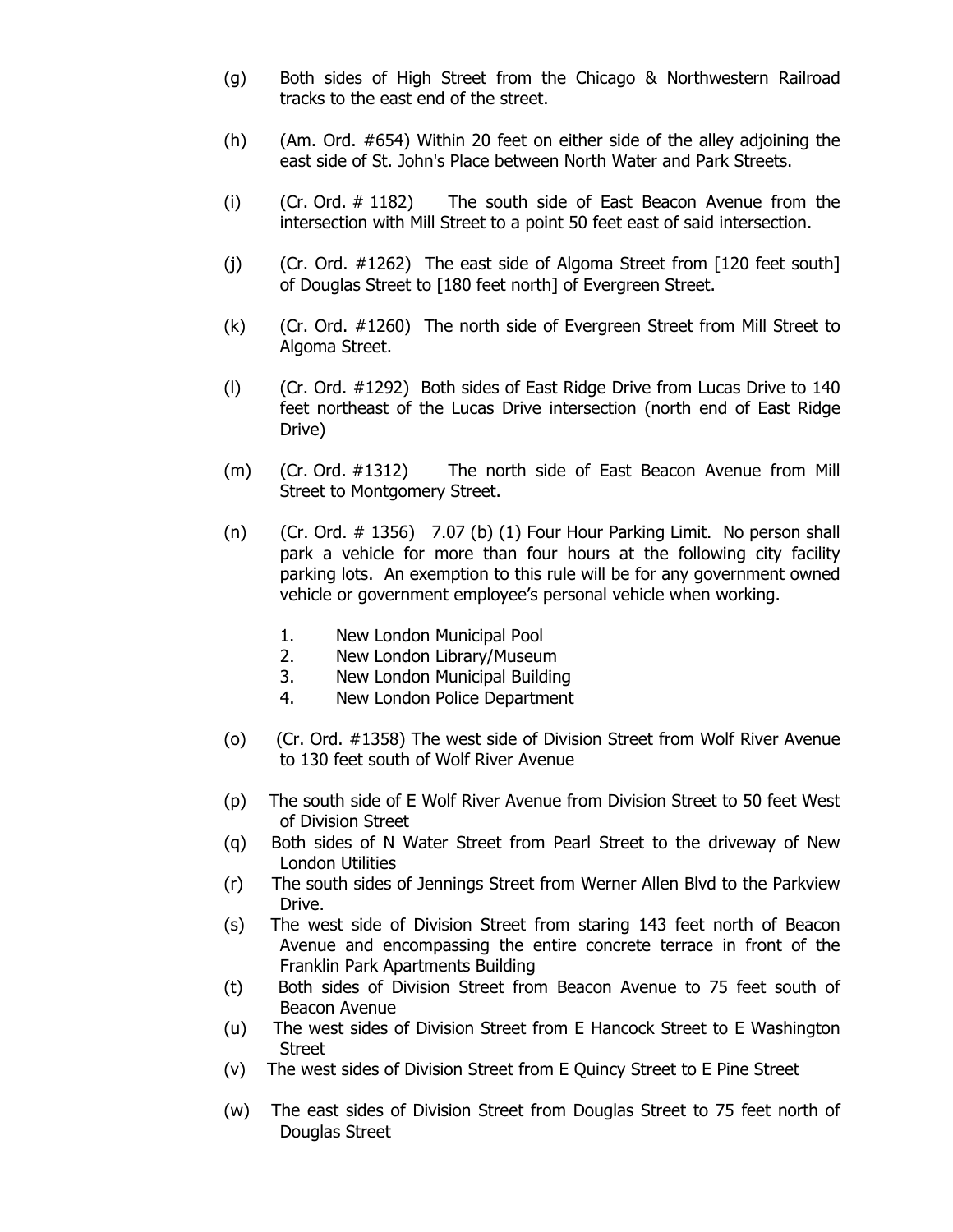(x) Both sides of Klatt Road from Cty Hwy W/Pershing Rd to Starlight Drive 11/2018

- <span id="page-11-0"></span>(6) LOADING AND UNLOADING PROHIBITED. No person shall load or unload freight, express, cartage or items of a similar nature of any kind from any vehicle on the following streets:
	- (a) The north side of North Water Street between North Pearl Street and North Shawano Street.
	- (b) The south side of North Water Street between North Pearl Street and State Street.

7-7 4/2015 TRAFFIC CODE 7.07(7)

- (7) ADVERTISING AND VENDING OF MERCHANDISE PROHIBITED. Except as otherwise specifically provided in this Code, no person shall park a vehicle on any street for the purpose of advertising or selling any goods or merchandise therefrom.
- (8) [Cr. Ord. #1300] PENALTIES.
	- (a) The sum to be forfeited for a violation of this section shall be \$15.00. The sum to be forfeited for a violation of 7.07(2)(c) shall be \$25.00. If the citation is not paid within 30 days of issuance, the forfeiture amount shall increase to \$50.00.
	- (b) All vehicles which remain parked in violation of any subsection of section 7.07 may be ticketed or towed away in accordance with the provisions of subsections (c) and (d).
	- (c) Once a vehicle is towed to a suitable place, it will be done at the owner's risk. All charges for towing and storage of such vehicle shall be paid by the owner or operator thereof prior to the return of said vehicle to said owner or operator.
	- (d) Said vehicle removal may be done either by the authorized employees of the Department of Public Works or may be contracted to any garage man, serviceman or any other person. The owner/operator of the said vehicle shall hold the City harmless from any vehicle damage caused while being removed to a suitable location.

### 7.08 NO PARKING EXCEPT FOR AUTHORIZED VEHICLES.

(1) EMERGENCY VEHICLES. No person shall park any vehicle, except authorized emergency vehicles, in the parking space in the Memorial Park parking lot designated and signed for emergency vehicles only.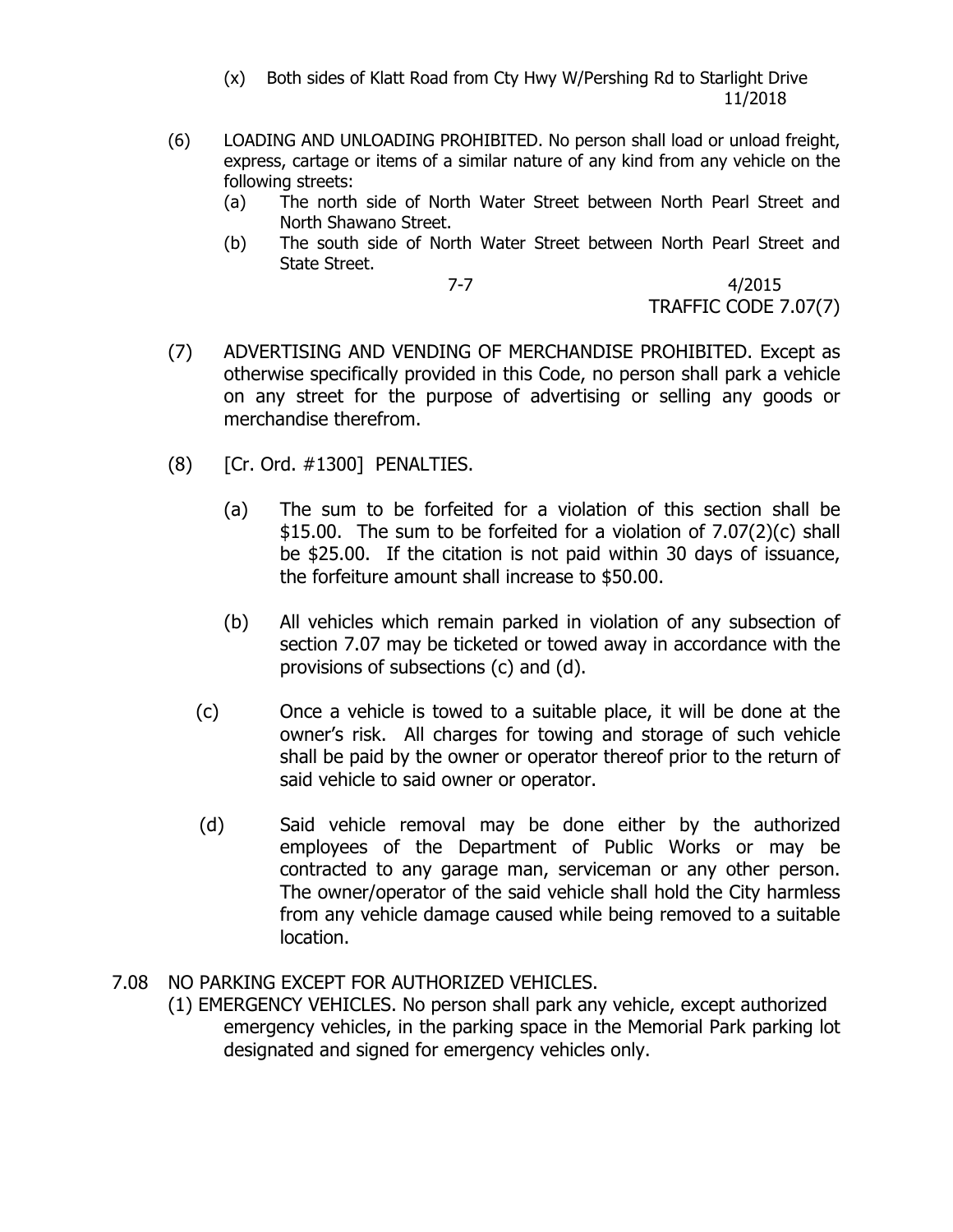#### SNOW EMERGENCY REGULATIONS. 7.09

<span id="page-12-0"></span>7.09 (1) DEFINITIONS.

- (a) Snowstorm. A snowstorm in which snow falls during any period of 24 hours or less to a depth of 3 inches or more, or which produces a congestion of traffic or impedes the operation of emergency vehicles.
- (b) Emergency Vehicles. Includes police cars, fire fighting apparatus, ambulances, rescue squad cars, snow removal equipment and machinery, and any other emergency vehicles.
- (c) Emergency Thoroughfare. Any street, alley, lane or public highway which may be used by an emergency vehicle.
- (2) DECLARATION OF EMERGENCY. The Mayor or, in his absence the President of the Council, the Director of Public Works, the Chief of Police or the Fire Chief, in such order of priority, during periods of snowstorms or immediately thereafter, shall declare a state of public emergency and the duration thereof. Declaration of emergency shall be made by public proclamation.
- (3) NOTICE OF EMERGENCY. The Mayor or other authorized officials, as stated in sub. (2) of this section, may proclaim the state of emergency through the medium of radio, the press, placards, audible signals or other means of public communication.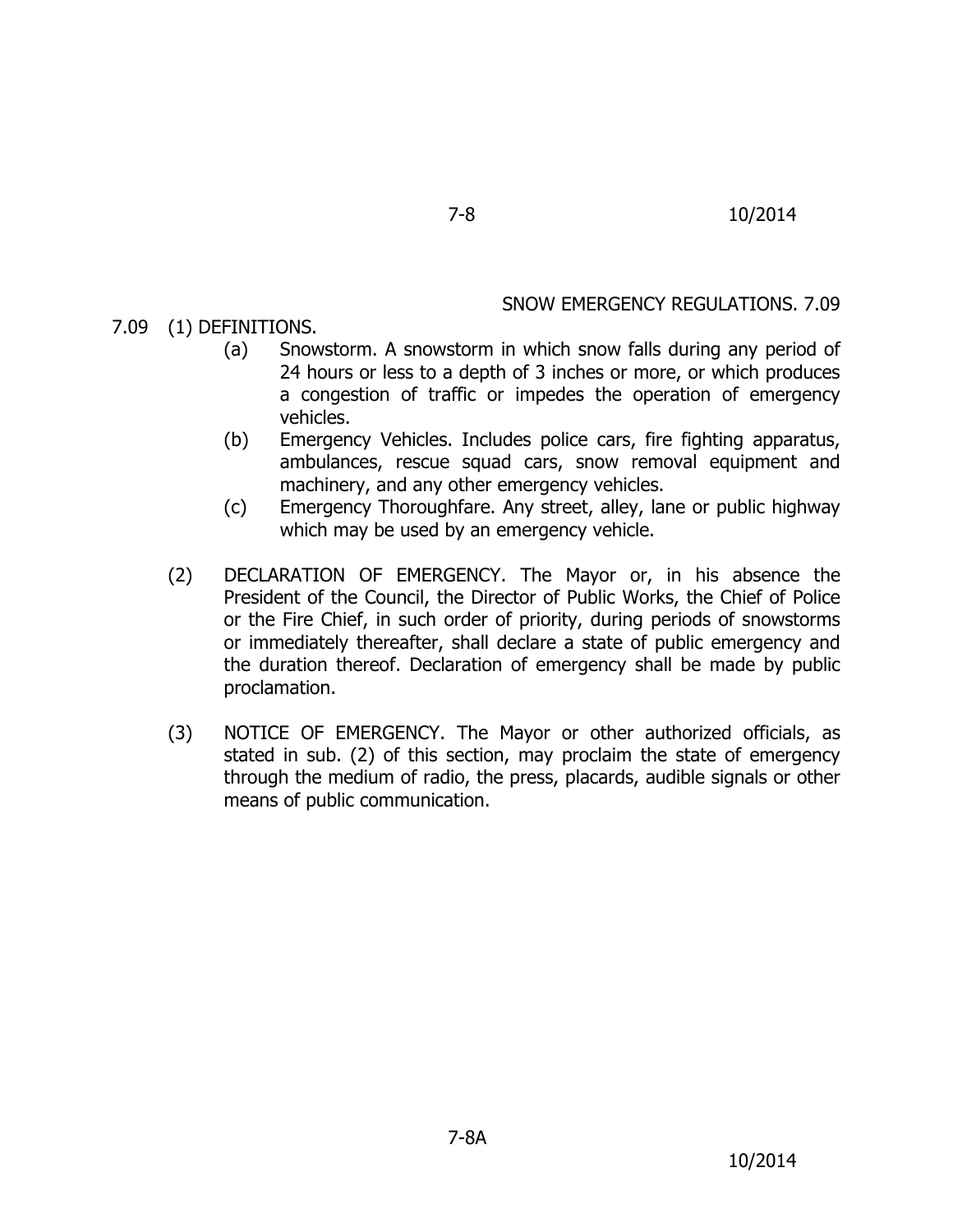- (4) AUDIBLE SIGNAL. The City fire siren located on top of the City Fall may he used to alert the citizens to the snow emergency. The signal shall be 2 soundings of the fire siren in succession. Citizens will be subjected to a test sounding of said signal during the first full week in November each year. The exact time and date will be announced in the local newspapers and on the local radio station as per order of the Director of Public Works The above procedure will also be used if a change in the alert signal is requested or deemed necessary.
- (5) DURATION OF EMERGENCY. Such emergency shall exist so long as the operation of emergency vehicles is impeded or likely to be impeded by the falling of snow and/or the congestion of traffic and/or parked cars upon the streets, alleys, public parking lots or emergency thoroughfares of the City on which the snow removal operation has not been completed. Said emergency shall be in effect until the local citizens are informed that said emergency has ceased through one or all of the mediums of radio, the press, the removal of placards or other means of public cornrriunication.
- (6) PARKING PROHIBITED DURING EMERGENCY. (a) After the snow emergency has been ordered and the citizens have been properly warned, all vehicles parked on any street, alley or emergency thoroughfare shall be removed.
	- (b) During a snow emergency, no person shall park or abandon any vehicle or load or unload any merchandise or freight truck or vehicle in any street, alley or designated emergency thoroughfare until said areas have been completely plowed.
	- (c) All vehicles other than emergency vehicles which remain parked on said streets, alleys or emergency thoroughfares after a period of one hour after the snow emergency has been enacted and signals given to the citizens may be ticketed and/or towed away in accordance with the provisions set forth in sub. (8) of this section.
	- (d) No person shall park any vehicle on any street, alley, public parking lot or emergency thoroughfare if and when signs have been posted indicating snow is being, or about to be, removed from said areas. Any person or vehicle operator violating this section shall be ticketed and/or the vehicle may be towed away in accordance with the provisions set forth in sub. (8) of this section.
- (7) NEGLIGENT PARKING ON SIDE STREETS. No person shall permit any vehicle to park or stop upon any uncleared street, alley, parking lot or emergency thoroughfare during a severe snowstorm, immediately thereafter or during a state of declared emergency in such manner as to interfere with snow removal equipment. Any person or vehicle operator violating this section may be subjected to the provisions set forth in sub. (8) of this section.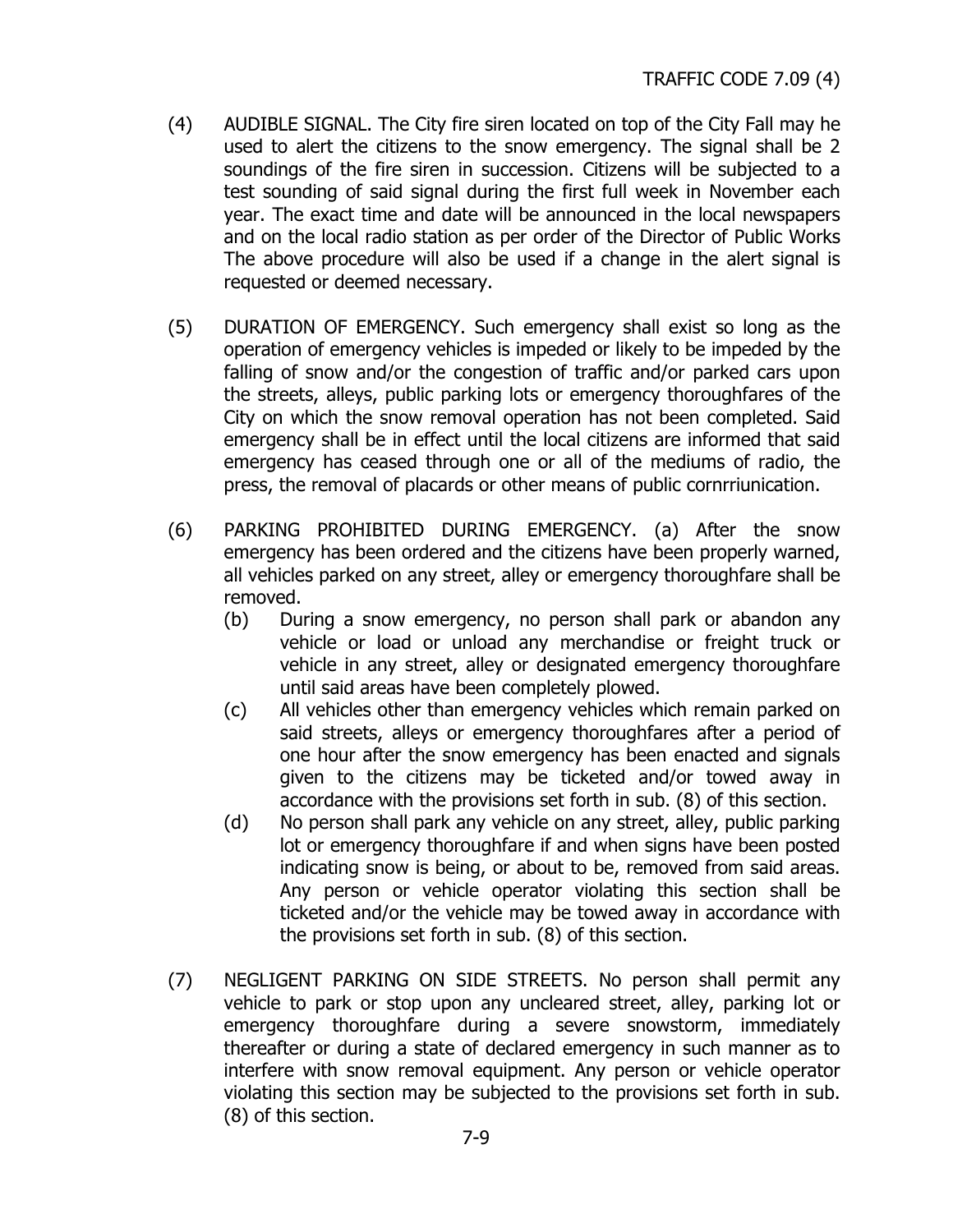### <span id="page-14-0"></span>(8) FORFEITED PENALTY AND REMOVAL OF VEHICLES. [Amd. Ord. 1298]

- (a) During winter parking hours as defined in §7.07(3), the sum to be forfeited for a violation of this section shall be \$25. If the citation is not paid within 30 days of issuance, the forfeiture amount shall increase to \$50.
- (b) In addition, the Director of Public Works or any of the employees under his supervision and direction shall report any unlawfully parked vehicles to the Police Department. The Police Department may ticket said vehicle and/or cause said vehicle to be removed from any area aforementioned in this section so said vehicle will not interfere with the snow removal operation.
- (c) When said vehicle is towed to a suitable place, it will be done at the owner's risk. All charges for towing and storage of such vehicle shall be paid by the owner or operator thereof prior to the return of said vehicle to said owner or operator.
- (d) Said vehicle removal may be done either by the authorized employees of the Department of Public Works or may be contracted to any garage man, serviceman or other person. The owner or operator of said vehicle shall hold the City harmless for any vehicle damage caused while being removed to a suitable location.

### 7.10 MISCELLANEOUS PARKING RESTRICTIONS.

- (1) STREET MAINTENANCE. Whenever it is necessary to clear or repair a City roadway or any part thereof, the Street Department shall post such highways or parts thereof with signs bearing the words "No Parking-Street Maintenance Work". Such signs shall be erected at least 2 hours prior to the time that street maintenance work is to he commenced. No person shall park a motor vehicle in violation of such signs.
- (2) PARKING IN DRIVEWAYS. No person shall park or leave standing any motor vehicle in any private driveway without the permission of the owner or lessee of the property upon which such driveway is located, whether or not such driveway is posted to limit or restrict parking.
- (3) PARKING IN RIVERSIDE PARK PARKING LOT. (Amend Ord. #1152) Parking in the parking lot designated as the Riverside Park Parking Lot shall be restricted to trailer parking only where so designated by signs restricting parking to trailer parking only. Certain areas of the Riverside Park Parking Lot shall be designed for parking of vehicles with trailers only.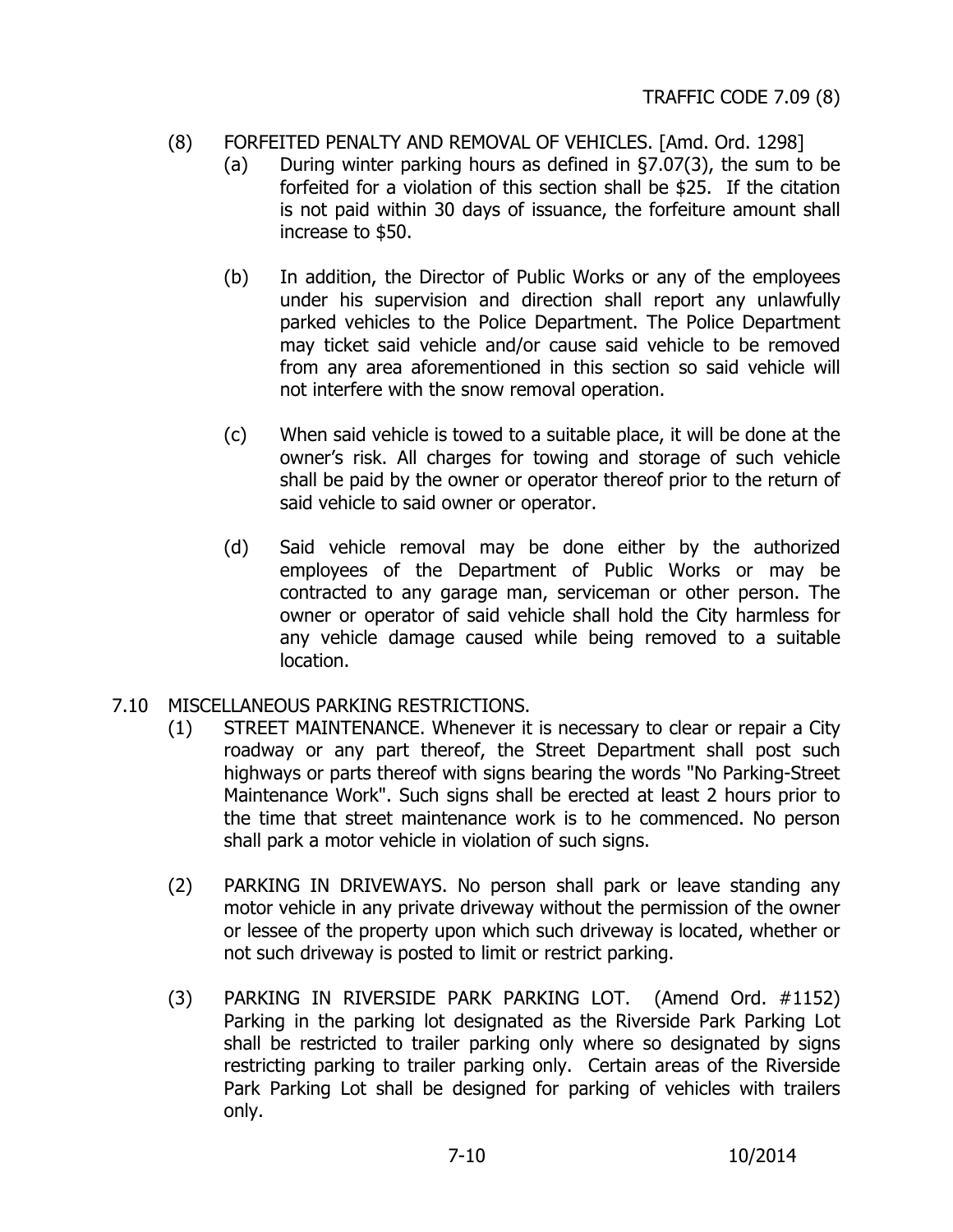- <span id="page-15-0"></span>7.11 PARKING LOTS. (1) LOTS TO BE REGULATED. On all parcels of land which are being used as parking lots for motor vehicles, the following rules shall apply:
	- (a) No person shall enter, exit or drive within a parking lot contrary to the directional signs and markings appearing therein. This is to include any parking along any public alleys or streets.
	- (b) No person shall park, stop or leave standing any vehicle, whether attended or unattended, except within the marked parking stalls.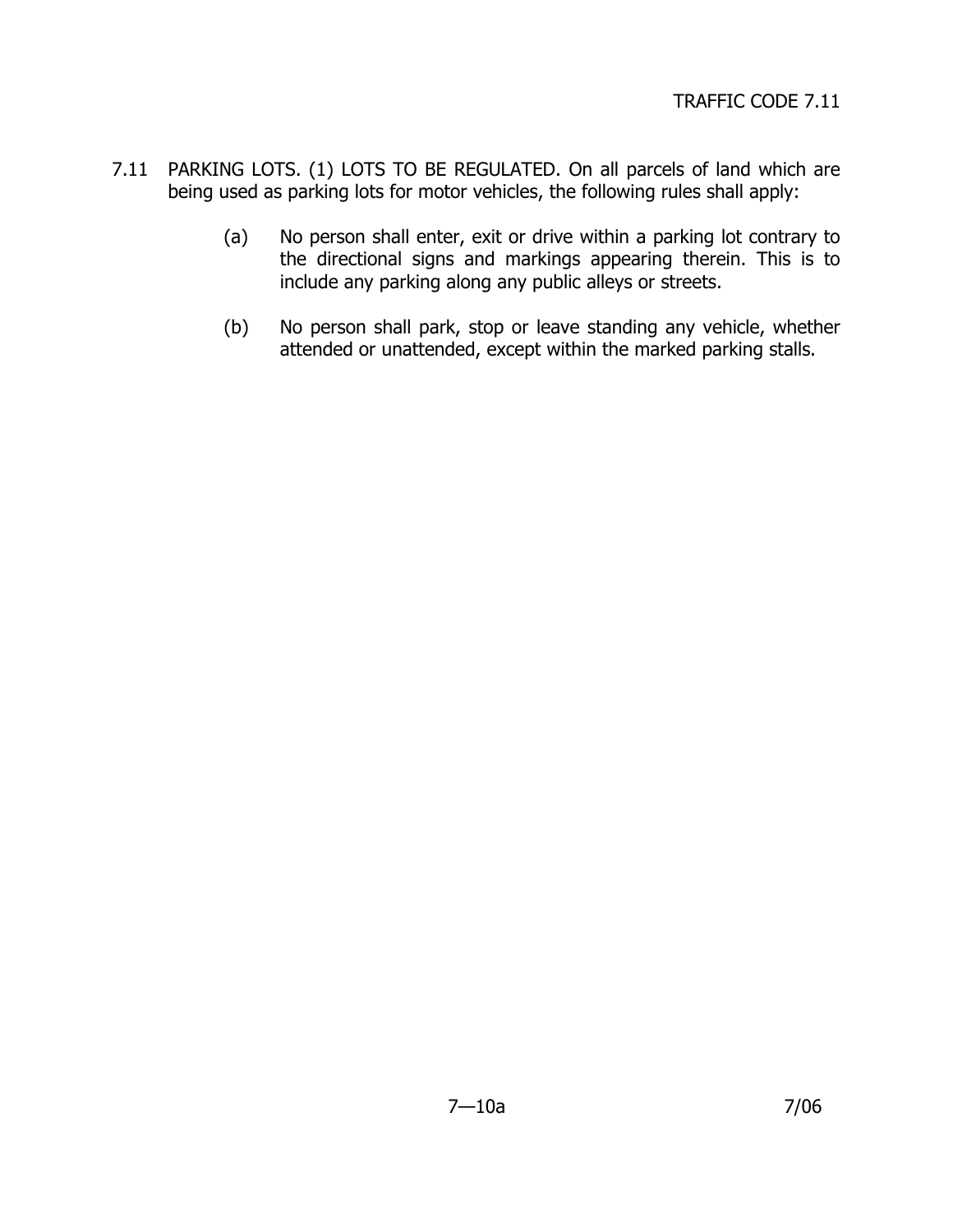- <span id="page-16-0"></span>(c) No person shall operate a motor vehicle within a parking lot in a reckless manner, and traveling over 15 miles per hour in a parking lot shall be presumed reckless driving.
- (d) No person shall operate a vehicle in a parking lot who does not hold a valid operator's license.
- (2) TRAFFIC REGULATIONS APPLICABLE. All provisions of sec. 7.01 of this chapter and of the Wisconsin Statutes and laws incorporated herein by reference shall be applicable on any public parking lot and on any private parking lot held out for use of the general public for parking or vehicular travel.
- (3) PARKING LOTS TO BE NAMED. The following legally described City parking lots shall be named as designated herein:
	- (a) That parking lot described as Lots 4 and 5, Block 4, Reeder Smith's Village Plat, be named a City parking lot.
	- (b) That parking lot described as the east 20 feet of Lot 4 and all of Lots 5 and 6, all in Block 12, Reeder Smith's Village Plat, be named Freeman Parking Lot.
	- (c) That parking lot described as the west 20 feet of Lot 3, the east 17 feet of the west 37 feet of the north 72 feet of Lot 3, the east 15 feet of the west 52 feet of the north 71 feet of Lot 3, and Lot 2, all in Block 20, Feeder Smith's Village Plat, be named Dautermann Parking Lot.
	- (d) That parking lot described as Lots 4 and 9, Block 8, Millard and Taft's Village Plat, be named McKinley Parking Lot.
	- (e) That parking lot described as Lot 7 and a 30 foot parcel lying east and adjacent to Lot 7, and Lots 13, 14, 15, 16, and 17, all in Block 6; Lots 3, 4, 5, the east 50 feet of Lots 6 and 7, Lots 8, 9, 10, 11 and part of Lot 1, all in Block 14; and all in Millard and Taft's Village Plat; be named Plaza Parking Lot.
- 7.12 REMOVAL OF ILLEGALLY PARKED VEHICLES. Any vehicle parked or left standing upon highway, street or alley or other public grounds in violation of any of the provisions of this chapter is declared to be a hazard to traffic and public safety. Such vehicle shall be removed by the operator, upon request of any police officer, to a position where parking, stopping or standing is not prohibited. Any police officer, after issuing a citation for illegal parking, stopping or standing of an unattended vehicle in violation of this chapter, is authorized to remove such vehicle to a position where parking is not prohibited. The officer may order a motor carrier holding a permit to perform vehicle towing services, a licensed motor vehicle salvage dealer or a licensed motor vehicle dealer who performs vehicle towing services to remove and store such vehicle in any storage garage or rental parking grounds or any facility of the person providing the towing services. In addition to other penalties provided by sec. 7.21 of this chapter, the owner or operator of a vehicle so removed shall pay the cost of towing and storage.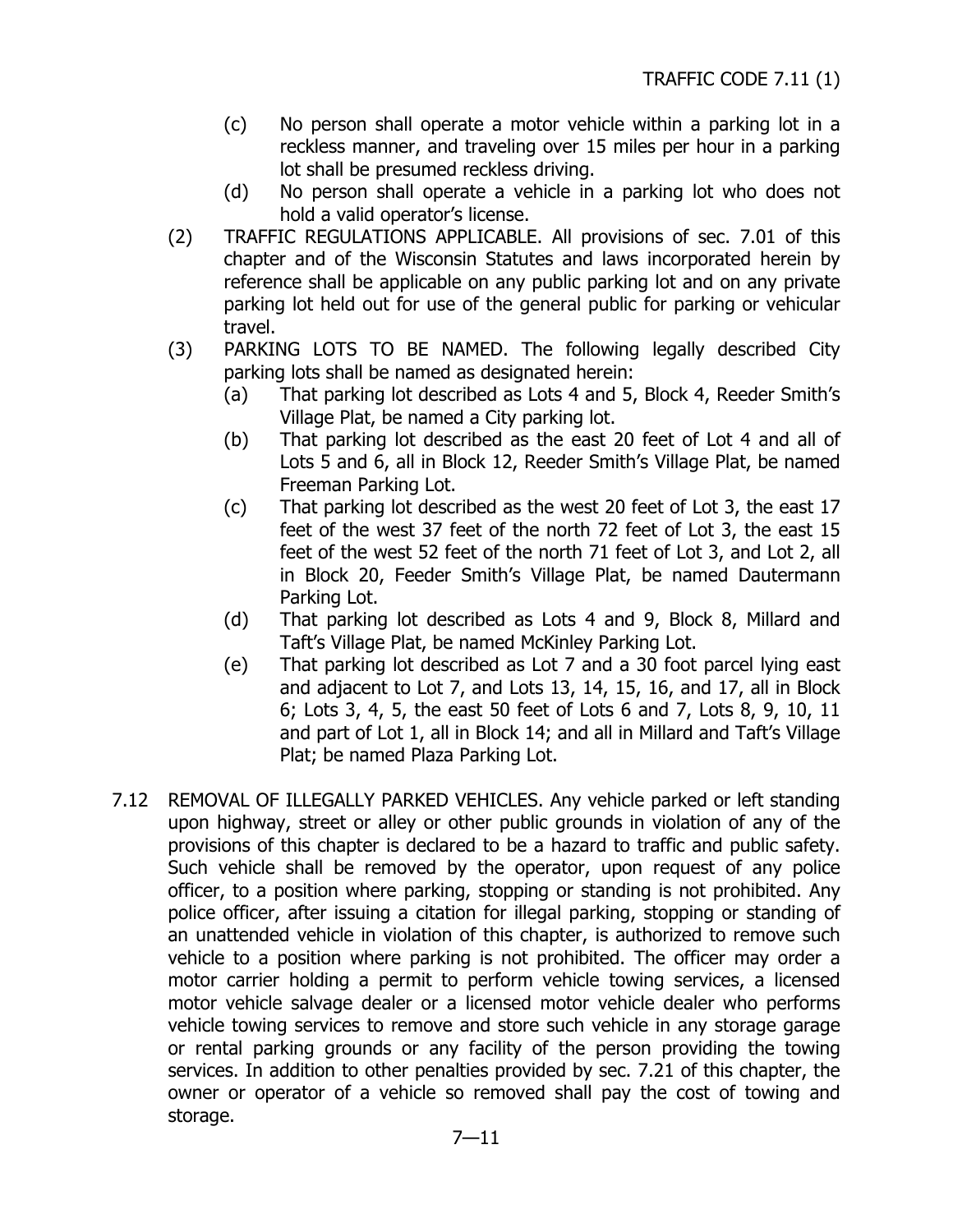<span id="page-17-0"></span>If towing is done by the Department of Public Works, the sum of \$25 shall be paid; except during snow emergencies when no towing fee shall be charged or assessed against the owner of such vehicle for removal necessitated under the emergency powers granted by sec. 7.09 of this chapter.

- 7.13 ABANDONED VEHICLES. (I) ABANDONMENT OF VEHICLES PROHIBITED. No person shall abandon any vehicle unattended within the City for such time and under such circumstances as to cause the vehicle to reasonably appear to be abandoned.
	- (2) DEFINITION. As used in this section, "vehicle" means a motor vehicle, trailer, semi—trailer or mobile home as defined in sec. 7.01 of this chapter, whether or not such vehicle is registered under Ch. 341, Wis. Stats.
	- (3) PRESUMPTION OF ABANDONMENT. Any vehicle left unattended for more than 24 hours on any public street or grounds, or on private property where parking is prohibited, limited or restricted, without the permission of the owner or lessee, is deemed abandoned and constitutes a public nuisance; provided that the vehicle shall not be deemed abandoned under this section if left unattended on private property out of public view, by permission of the owner or lessee.
	- (4) EXCEPTIONS. This section shall not apply to a vehicle in an enclosed building or a vehicle in an appropriate storage place or depository maintained in a lawful place and manner authorized by the City.
	- (5) REMOVAL AND IMPOUNDMENT OR SALE. Any vehicle found abandoned in violation of this chapter shall be impounded by the Police Department until lawfully claimed or disposed of as provided in this section. If the Chief of Police or his duly authorized representative determines that towing costs and storage charges for 10 days, as provided in sub. (6), would exceed the value of the vehicle, the vehicle may be junked or sold prior to the expiration of the impoundment period upon determination by the Chief of Police that the vehicle is not wanted for evidence or any other reason; provided that vehicles in excess of 19 model years of age shall be sold or disposed of only by auction sale or sealed bid in accordance with sub. (8) of this section.
	- (6) MINIMUM IMPOUNDMENT PERIOD. The minimum period of impoundment or storage of a vehicle found a violation of this section shall be 10 days.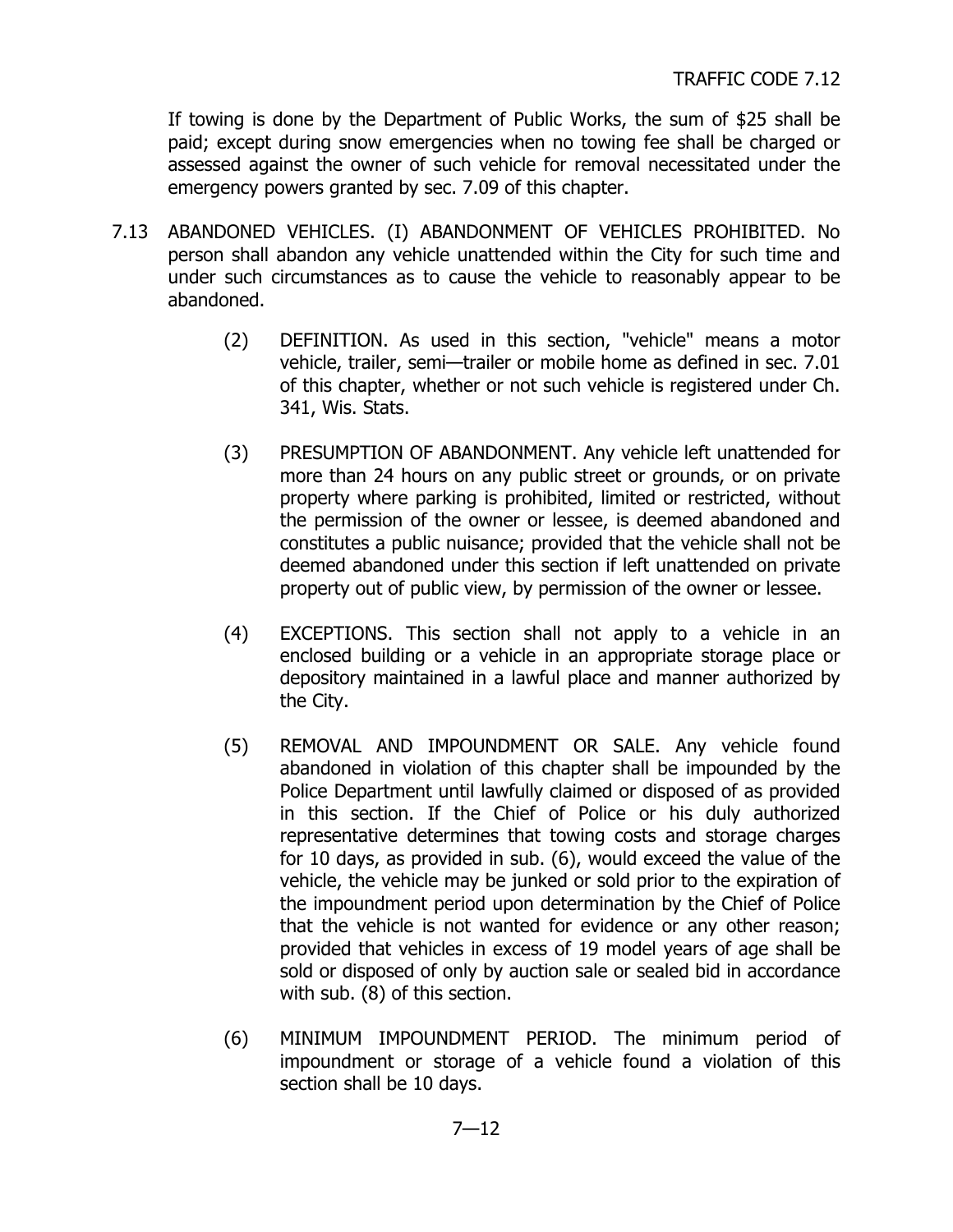- (7) NOTICE TO OWNER. The police officer removing or causing the removal of any vehicle found in violation of this section shall immediately notify the Chief of Police of the abandonment and location of the impounded vehicle, and shall within 10 days thereafter notify the owner and lienholders of record, by certified mail, of the impoundment and of their right to reclaim the vehicle. The notice shall set forth the information contained in §342.40(3), Wis. Stats., and shall state that the failure of the owner or lienholders to exercise their right to reclaim the vehicle shall be deemed a waiver of all right, title and interest in the vehicle and a consent to sale of the vehicle.
- (8) SALE. Each retained vehicle not reclaimed by the owner or lienholder may be disposed of by sealed bid or auction sale as provided in §342.40(3), Wis. Stats.
- (9) SALE TO BAR CLAIMS AGAINST VEHICLE. The sale of a motor vehicle under the provisions of this section shall forever bar all prior claims thereto and interest therein except as hereinafter provided.
- (10) PURCHASER TO REMOVE VEHICLE. The purchaser of any vehicle on sealed bid or auction sale under sub. (7) shall have 10 days to remove the vehicle from the storage area upon payment of a storage fee of \$10 for each day the vehicle has remained in storage after the second business day subsequent to the sale date. Ten days after the sale, the purchaser shall forfeit all interest in the vehicle and the vehicle shall be deemed to he abandoned and may be again sold.
- (11) REQUEST FOR LIST. Any listing of vehicles to be sold pursuant to this section shall be made available by the Clerk-Treasurer to any interested person or organization who makes a written request therefor for a fee of \$5.
- (12) NOTICE TO DEPARTMENT. Within 5 days after the sale or disposition of a vehicle under this section, the Clerk-Treasurer shall advise the Wisconsin Department of Transportation of such sale or disposition on a form supplied by the Department.
- (13) OWNER MAY FILE CLAIM. At any time within 2 years after the sale of a motor vehicle as provided herein, any person claiming ownership of such motor vehicle or a financial interest therein may present a claim to the Council setting forth such facts as are necessary to establish such ownership or interest, and that the failure of the claimant to reclaim the vehicle prior to sale was not the result of the neglect or fault of claimant. If the Council is satisfied as to the justice of such claim, it may allow the same, but in no case shall the amount allowed exceed the sum paid into the City Treasury as the result of the sale of such motor vehicle, nor the amount of interest of the claimant therein.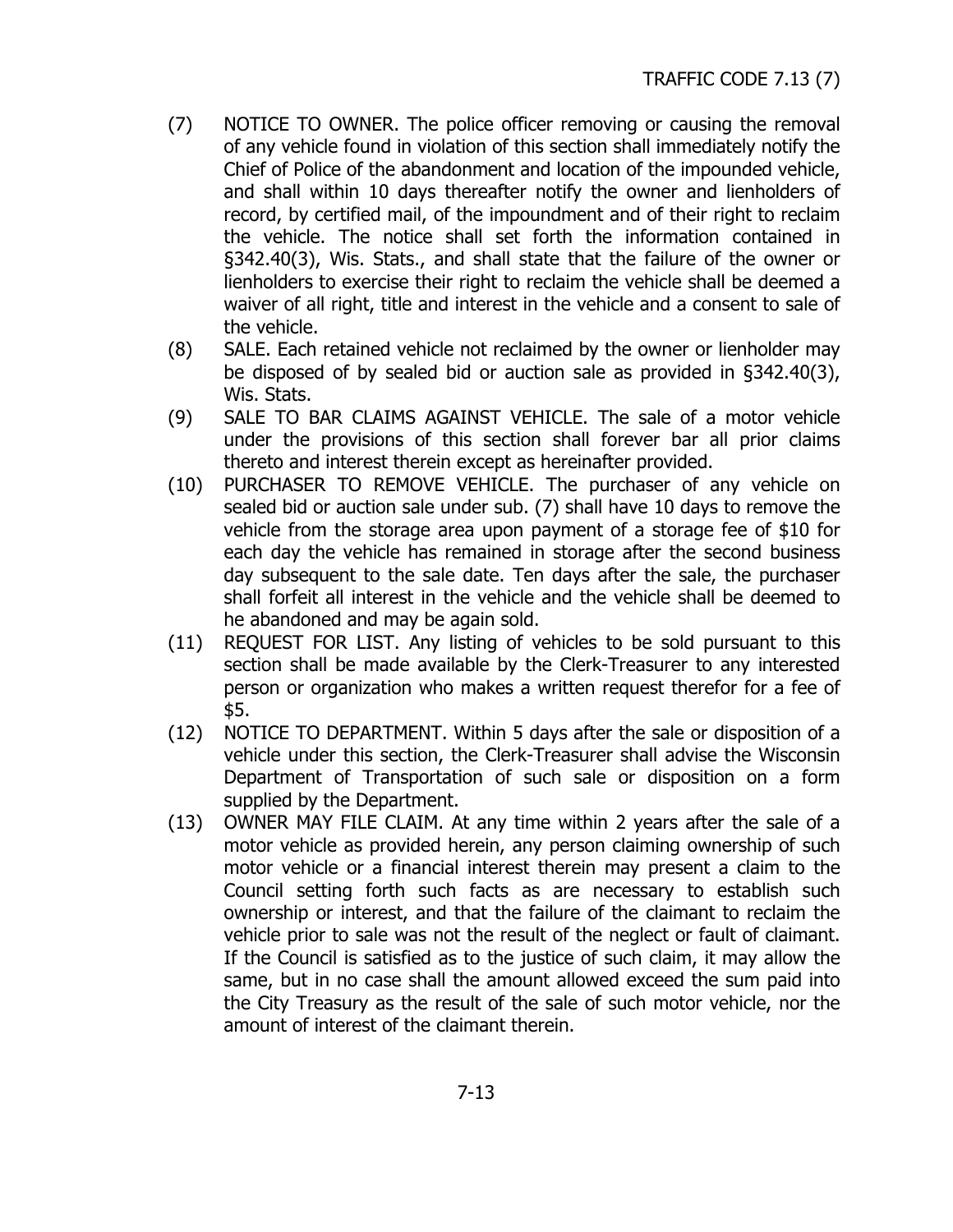- <span id="page-19-0"></span>(14) EXEMPTION. Any owner or person operating a registered vehicle which shall become disabled or inoperative for any reason and who shall be unable to cause removal of such vehicle from any alley, street, highway or public place not otherwise regulated as a restricted parking, stopping or standing zone shall, within 12 hours of such occurrence, notify the Police Department of the location of the vehicle and shall transfer and deliver clear title for said vehicle to the City together with a fee of \$25 to offset the cost of towing and junking charges and shall be exempt from the provisions of this section. When so requested by the owner or person in charge of a vehicle, the Chief of Police shall be authorized to order such vehicle removed and junked directly from the scene of disablement by the Department of Public Works or contractor engaged by the City for towing of disabled vehicles. The provisions of sub. (11) shall apply to any vehicle removed under this subsection.
- 7.14 LEAVING KEYS IN IGNITION PROHIBITED. No person shall permit a motor vehicle in his custody to stand or remain unattended on any street, alley or in any other public place except an attended parking area unless the starting lever, throttle, steering apparatus, gear shift or ignition of said vehicle is locked and the key removed.
- 7.15 DISPLAY OF POWER PROHIBITED. No person shall make unnecessary and annoying noises with a motor vehicle by squealing tires, excessive acceleration of engine, or by emitting unnecessary and loud muffler noises.
- 7.16 OBSTRUCTION OF RAILROAD CROSSINGS. (1) TIME LIMITATIONS. It shall be unlawful to stop any railroad train, locomotive or railroad car upon or across any highway or street crossing or to cause obstruction of vehicular traffic on public streets at such crossing by the stopping, leave standing, switching or otherwise maintaining constant railway use at such crossing longer than 5 continuous minutes, or for more than 7 minutes out of any 12 continuous minutes.
	- (2) PENALTY. Either the owner or any conductor, engineer, RAILROAD brakeman or other employee or agent in charge of, or otherwise responsible for, such offending railroad locomotive or car who shall violate the provisions of this section shall, upon conviction, pay the City a forfeiture of not less than \$50 nor more than \$150 for each such violation, and a violation for each 12 minute period shall constitute a separate offense, plus the costs of prosecution, and in default of payment shall be imprisoned not less than 5 days nor more than 15 days in the county jail.
- 7.17 DUTY TO REPORT ACCIDENT. Pursuant to §346,70, Wis. Stats., the operator of a vehicle involved in an accident within the City resulting in injury to or death of any person, any damage to state or ether government—owned property to an apparent extent of \$200 or more total damage to all property to an apparent extent of \$400 or more shall immediately by the quickest means of communication give notice of such accident to the Police Department, the sheriff's department or the traffic department of the county in which the accident occurred or to a state traffic patrol officer.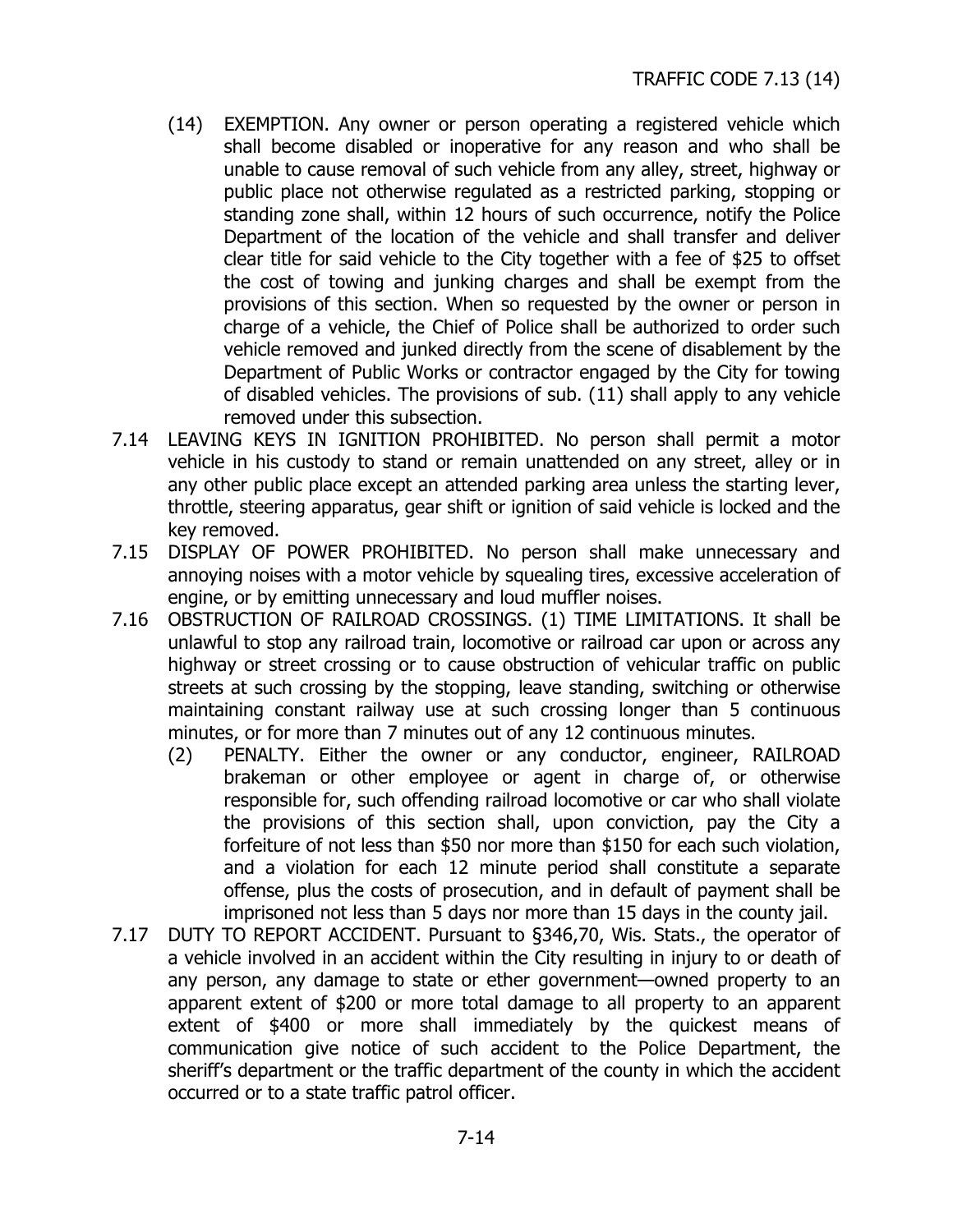- <span id="page-20-0"></span>7.18 TRAFFIC AND PARKING REGULATIONS ON SCHOOL DISTRICT GROUNDS. Pursuant to the provisions of §118.105, Wis. Stats., the following regulations shall apply to the grounds of the New London School District located within the City.
	- (1) PARKING. All parking on grounds of the New London School District from 7:30 A.M. to 4:30 P.M. shall be by permit only and shall be restricted to areas designated for parking by the School Board. When signs are erected by the School Board giving notice of such restrictions, no person shall park a motor vehicle in an area other than one for which he shall have been issued a permit nor without displaying a valid permit. All authorized visitors shall park only in areas designated and signed for visitor parking.
	- (2) SPEED LIMITS. No person shall at any time operate a motor vehicle upon the New London School District grounds at a speed in excess of 15 miles per hour.
	- (3) VEHICLES PROHIBITED AT SPECIFIED TIMES. No person shall at any time operate a motor vehicle other than a school bus in or upon any drive designated for buses only by sign during the hours of 7:30 A.M. to 9:00 A.M. and during the hours of 3:00 P.M. to 4:30 P.M. on any weekday during the months school is in session.
	- (4) ONE-WAY TRAFFIC. No person shall operate a motor vehicle contrary to the one-way traffic signs posted on any school drive.
- 7.19 REGULATION AND LICENSING OF BICYCLES. (1) REGISTRATION REQUIRED. No person shall ride or use a bicycle upon any public street, highway, alley or sidewalk in the City unless the same shall have been registered and tagged as herein provided. A bicycle is herein defined as any device propelled by human power upon which any person may ride, having 2 tandem wheels.
	- (2) REGISTRATION. Registration shall be made by filing an application with the Police Department setting forth the name and address of the owner together with a complete description of the bicycle and paying the registration and license fee hereinafter provided. Each registration shall be serially numbered and kept on file in the office of the Police Department. The Police Department shall keep a record of the date of issuance of each license, to whom issued, and the number thereof. Upon such registration, the Police Department shall issue a license which shall be affixed to the bicycle in a place determined by the Police Department. Such license plate shall remain so fixed to the bicycle unless removed by order of a court.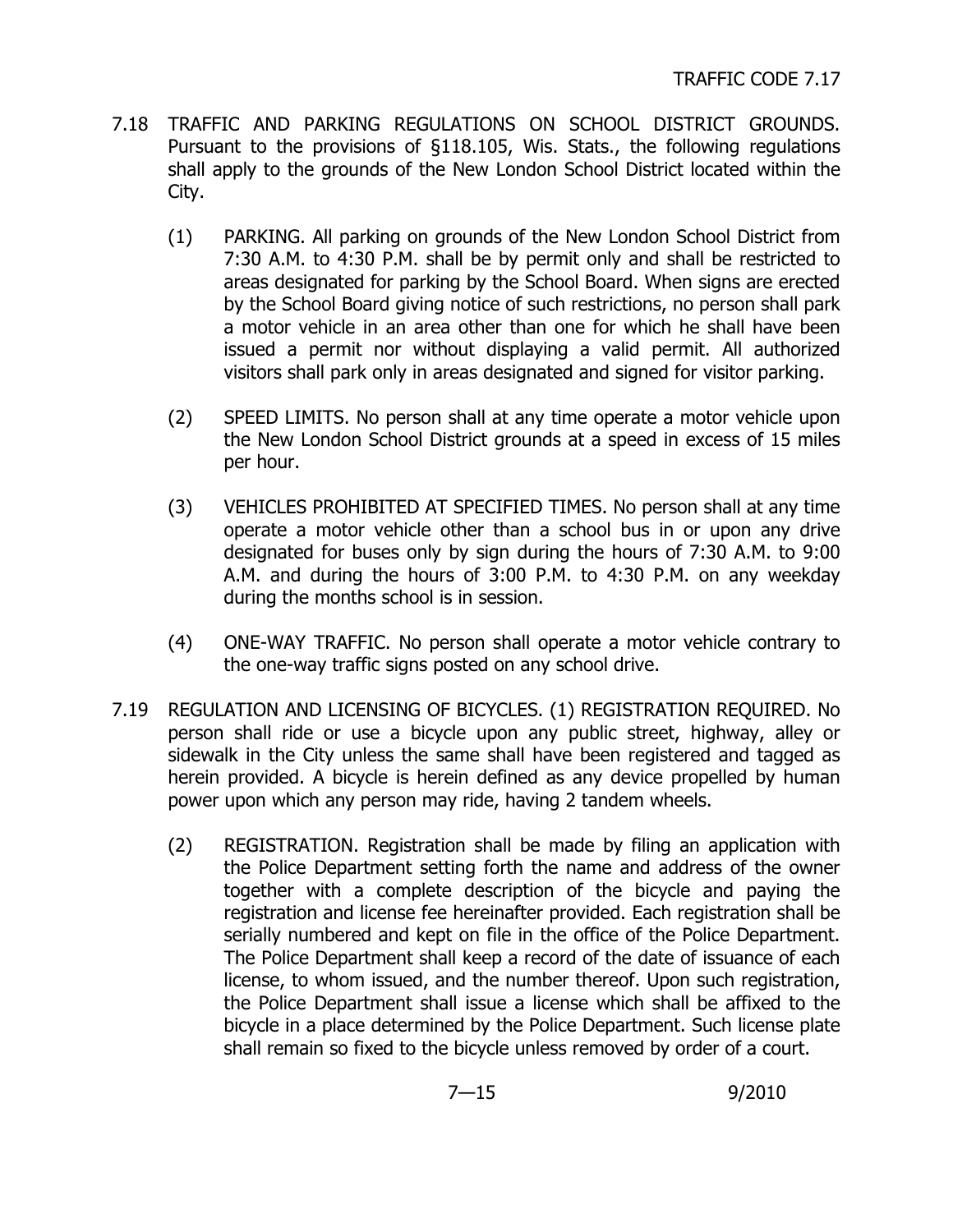- (3) BICYCLE REQUIRED TO BE IN SAFE CONDITION. No bicycle shall be registered that is not in safe mechanical condition.
- (4) LICENSE FEE. (Repealed Ord. #1067)
- (5) LICENSE TRANSFER. (Amended Ord. #1067) Within 7 days after any bicycle registered hereunder shall have changed ownership or have been dismantled and taken out of operation, the person in whose name the bicycle has been registered shall report such information to the Chief of Police. In case of change of ownership, the registration shall thereupon be changed to show the name of the new owner. In case of dismantling and taking out of operation, the registration shall be cancelled and the identification tag be returned to the Chief of Police.
- (6) LOST OR MUTILATED LICENSE. In case of theft, loss, mutilation or defacing of said license, a new license shall be issued by the Police Department for a fee of \$3.
- (7) MUTILATION OF SERIAL NUMBER OR LICENSE PROHIBITED. No person shall willfully or maliciously remove, destroy, mutilate or alter the serial number of any bicycle frame licensed pursuant to this section, or any license.
- (8) RULES FOR OPERATION OF BICYCLES. (a) Every child under 10 years of age is permitted to ride and operate a bicycle upon the sidewalks of the City provided any pedestrian shall have the right of way on all sidewalks except on the following streets:
	- 1. North and South Pearl Streets, from Beacon Avenue to Waupaca Street.
	- 2. North Water Street, from Pearl Street to Shawano Street.
	- (b) No person over the age of 10 shall operate a bicycle at any time on any sidewalk in the City except newsboys in the performance of their duties if they are registered as such with the Chief of Police.
	- (c) Every person who may legally operate a bicycle upon a sidewalk must ride such bicycle in single file and at low rates of speed and all persons riding upon any public highway when bicycling in groups shall ride in single file and not abreast unless unavoidable.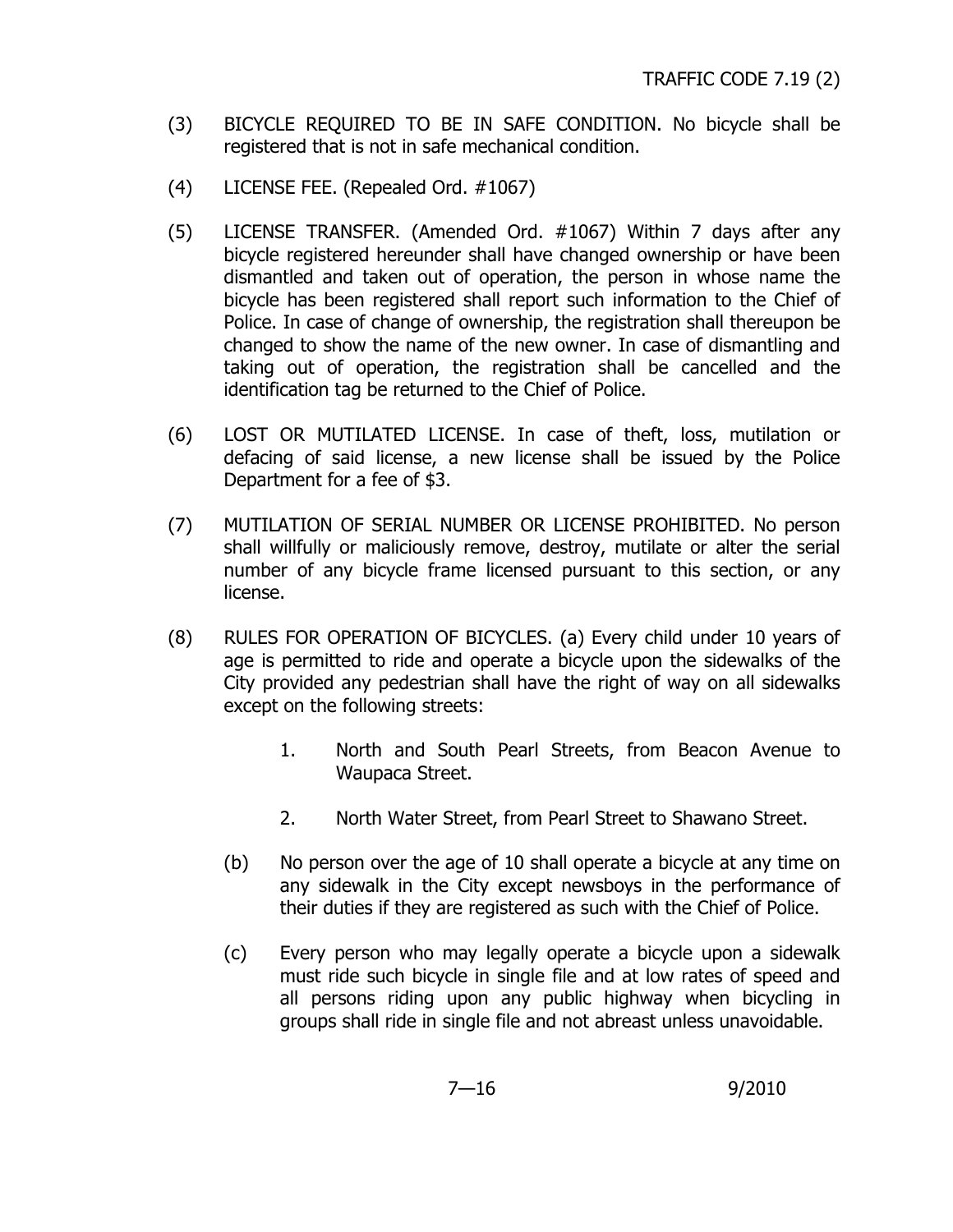- (d) Every person propelling or riding a bicycle upon a public highway shall be subject to the ordinances and state laws applicable to the operator of any vehicle, except those provisions which by their nature have no application.
- (e) No person may operate a bicycle upon a highway, bicycle lane or bicycle way during hours of darkness unless such bicycle is equipped with or the operator is wearing a lamp emitting a white light visible from a distance of at least 500 feet to the front of such bicycle. Such bicycle shall also be equipped with a red reflector that has a diameter of at least 2 inches of surface area on the rear so mounted and maintained as to be visible from all distances from 50 to 500 feet to the rear when directly in front of lawful upper beams of headlamps on a motor vehicle. A lamp emitting a red light visible from a distance of 500 feet ho the rear may be used in addition to, but not in lieu of, the red reflector.
- (f) Every bicycle, when operated upon any street or public highway in the City, shall be operated as near to the right curb as possible.
- (g) Every bicycle operator shall use an audible signal when overtaking or passing any person on any sidewalk or vehicle on any street, alley or public highway in such a manner as to sufficiently warn the person or vehicle being overtaken or passed of the approach of the bicycle.
- (h) It shall be unlawful for any bicycle operator to cling or attach himself or his bicycle to any other moving vehicle upon a sidewalk, street or public highway in the City.
- (i) No operator of a bicycle shall carry another person on his bicycle or pull or tow any object or carry any object in his hand while operating the bicycle. Objects may be carried on a bicycle in a basket or carrier provided for that purpose.
- (j) No bicycle operator shall propel his bicycle at a speed which is not reasonable and prudent under conditions existing at the time.
- (k) No bicycle operator shall participate in any race or speed contest with any person or vehicle.
- (I) No bicycle operator shall engage in acrobatic or trick-riding or any other skylarking on a moving bicycle.
- (m) Every bicycle operator, when emerging from any alley, shall stop and yield the right of way to any person or vehicle.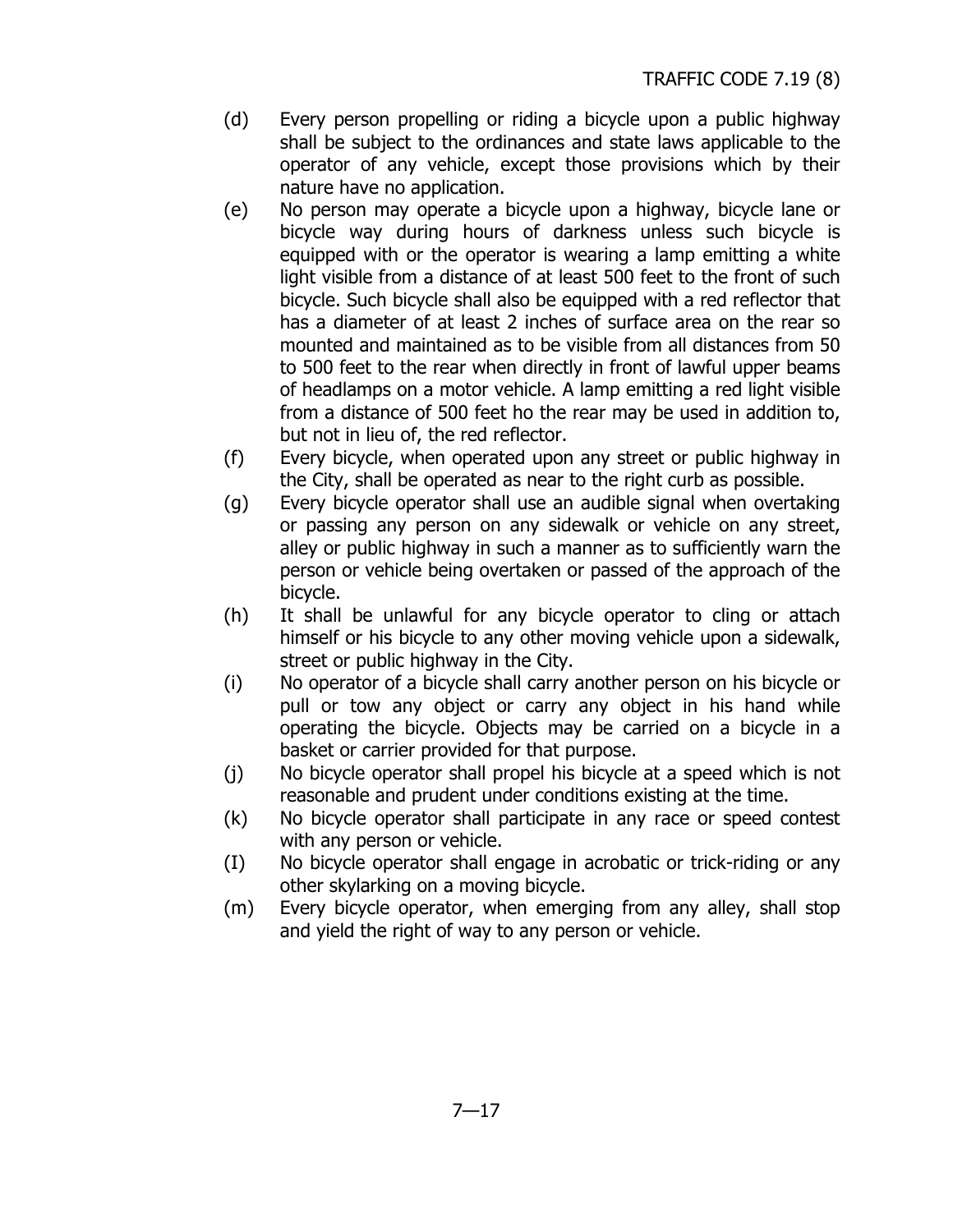- (n) Every bicycle operator shall stop for all arterial signs and observe all other traffic regulations applicable for other vehicles in the City.
- <span id="page-23-0"></span>(9) PENALTIES. Any person violating any provisions of this section shall, upon conviction thereof, be punished by a forfeiture not to exceed \$10.
- 7.20 SNOWMOBILES. (1) STATE SNOWMOBILE LAWS ADOPTED. Except as otherwise specifically provided in this chapter, the statutory provisions describing and defining regulations with respect to snowmobiles in the following enumerated sections of the Wisconsin statutes are hereby adopted by reference and made part of this section as if fully set forth herein. Acts required to be performed or prohibited by such statutes are required or prohibited by this section, as follows:
	- (a) 350.01 Definitions
	- (b) 350.02 Operation of Snowmobiles on or in the Vicinity of a Highway
	- (c) 350.03 Right of Way
	- (d) 350.04 Snowmobile Races, Derbies and Routes
	- (e) 350.045 Public Utility Exemption
	- (f) 350.047 Local Ordinance to be Filed
	- (g) 350.05 Operation by Youthful Operators Restricted
	- (h) 350.055 Safety Certification Program Established
	- (i) 350.06 Firearms and Bows
	- (j) 350.07 Driving Animals
	- (k) 350.08 Owner Permitting Operation
	- (l) 350.09 Head Lamps, Tail Lamps and Brakes
	- (m) 350.10 Miscellaneious Provisions for Snowmobile Operation
	- (m1) 350.101 Operating Snowmobile While Intoxicated to (Cr. Ord. #782) 350.107
	- (n) 350.12 Registration of Snowmobiles
	- (o) 350.13 Uniform Trail Signs and Standards
	- (p) 350.15 Accident and Accident Reports
	- (q) 350.17 Enforcement
	- (r) 350.18 Local Ordinances
	- (s) 350.19 Liability of Landowners
	- (2) APPLICABILITY OF RULES OF THE ROAD TO SNOWMOBILES. The operator of a snowmobile upon a roadway shall, in addition to the provisions of Ch. 350, Wis. Stats., be subject to §5346.04, 346.06, 346.11, 346.14(1), 346.18, 346.19, 346.20, 346.21, 346.26, 346.27, 346.33, 346.35, 346.37, 346.39, 346.40, 346.44, 346.46, 346.47, 346.48, 346.50(1) (b) , 346.51, 346.52, 346.53, 346.54, 346.55, 346.87, 346.88, 346.89, 346.90, 346.91, 346.92(1) and 346.94(1), (6), (6m) and (9), Wis. Stats.
	- (3) SNOWMOBILE ROUTES DESIGNATED. (a) (Amd. Ord. #1228) Except as provided in §350.02 and 350.03, WI Stats., with the exception of §350.02 (2) (a) 5. which is not included in this section, no person shall operate a snowmobile upon any public right of way, in any public park, golf course or on any other public property in the City, except as hereinafter designated.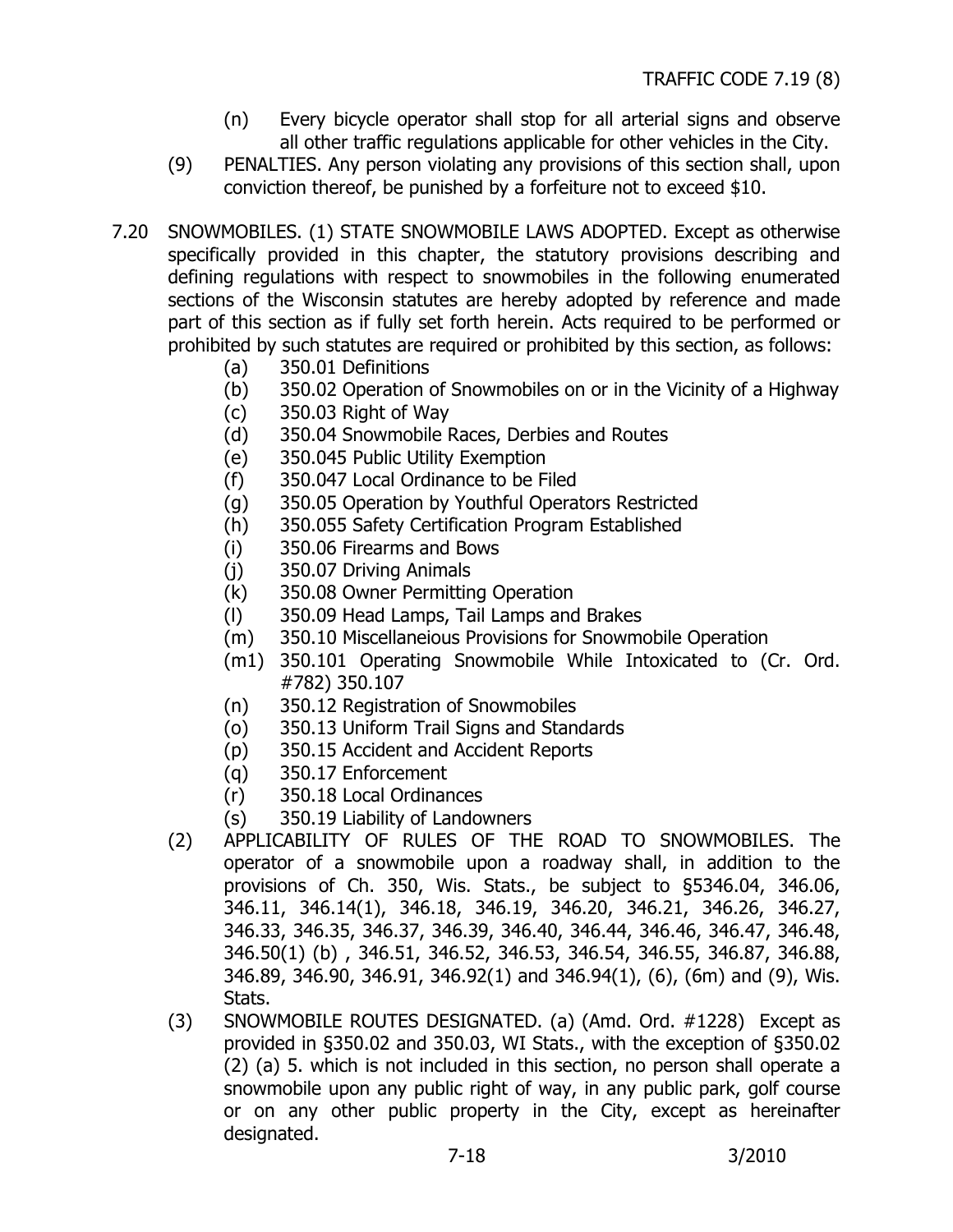- 1. (Amd. Ord. #1228) In public Parks only where snowmobile routes and loading/unloading areas are marked with prior approval by the Parks & Recreation Committee.
- 2. On the site at the corner of Washington and Oshkosh Streets, which is known as Old Settler's Park.
- 3. On property known as the Northside Industrial Site, except where prohibited by signs.
- 4. (Cr. Ord #928; Amd. Ord. #1228) For purposes of "access to and from lodging" and "residential access" as defined by §350.01 (l0d) & (l0m) (WI STATS) on streets listed for that purpose by the Parks & Recreation Committee and placed on file with the City Clerk.
- (b) (Amd. Ord. #1228) Operation or loading/unloading of snowmobiles on marked routes or trails or areas is permitted so long as they are marked and laid out with the approval of the Traffic Committee and the Chief of Police.
- (c) (Amd. Ord. #1228) All necessary sign posting and marking will be done by the Department of Public Works or local snowmobile clubs.
- (4) PERMITTING OPERATION BY IMPROPER PERSONS PROHIBITED. No owner or person having charge or control of a snowmobile shall authorize or permit any person to operate such snowmobile who is not permitted under state law to operate such snowmobile or who is under the influence of an intoxicant or a dangerous or narcotic drug.
- (5) OPERATION WHILE UNDER THE INFLUENCE PROHIBITED. §346.63, Wis. Stats., shall apply to the operation of a snowmobile any place within the City.
- (6) WRITTEN CONSENT OF PROPERTY OWNER REQUIRED. The consent required under §350.10(6), (11), (12) and (13), Wis. Stats., shall be written consent dated and limited to the year in which the consent is given. If the property is owned or leased by more than one person, the consent of each must be obtained.
- (7) UNATTENDED VEHICLES PROHIBITED. No person shall leave or allow a snowmobile owned or operated by him to remain unattended on any public highway or public property while the motor is running or with the starting key left in the ignition.
- (8) OPERATION ON SIDEWALKS OR MALLS PROHIBITED. No person shall operate a snowmobile on any sidewalk, pedestrian way or mall within the City.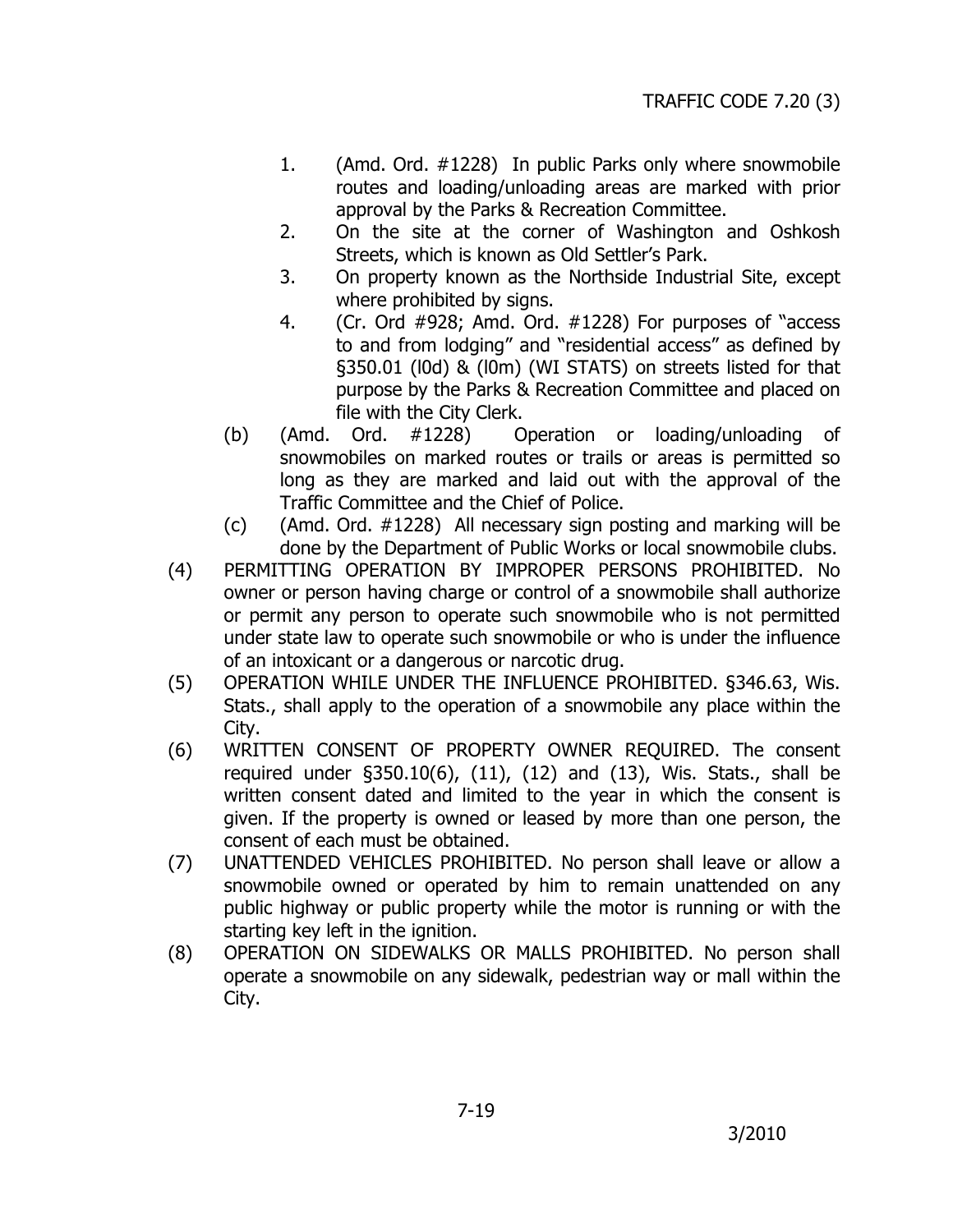- <span id="page-25-0"></span>(9) ONLY SNOWMOBILES TO OPERATE ON SNOWMOBILE TRAILS. No person shall operate any vehicle except a snowmobile on any snowmobile trail within the City.
- 7.21 PENALTY. (Amd. Ord. 1334) The penalty for violation of any provision of this chapter shall be a forfeiture as hereafter provided together with costs under §345.27, Wis. Stats.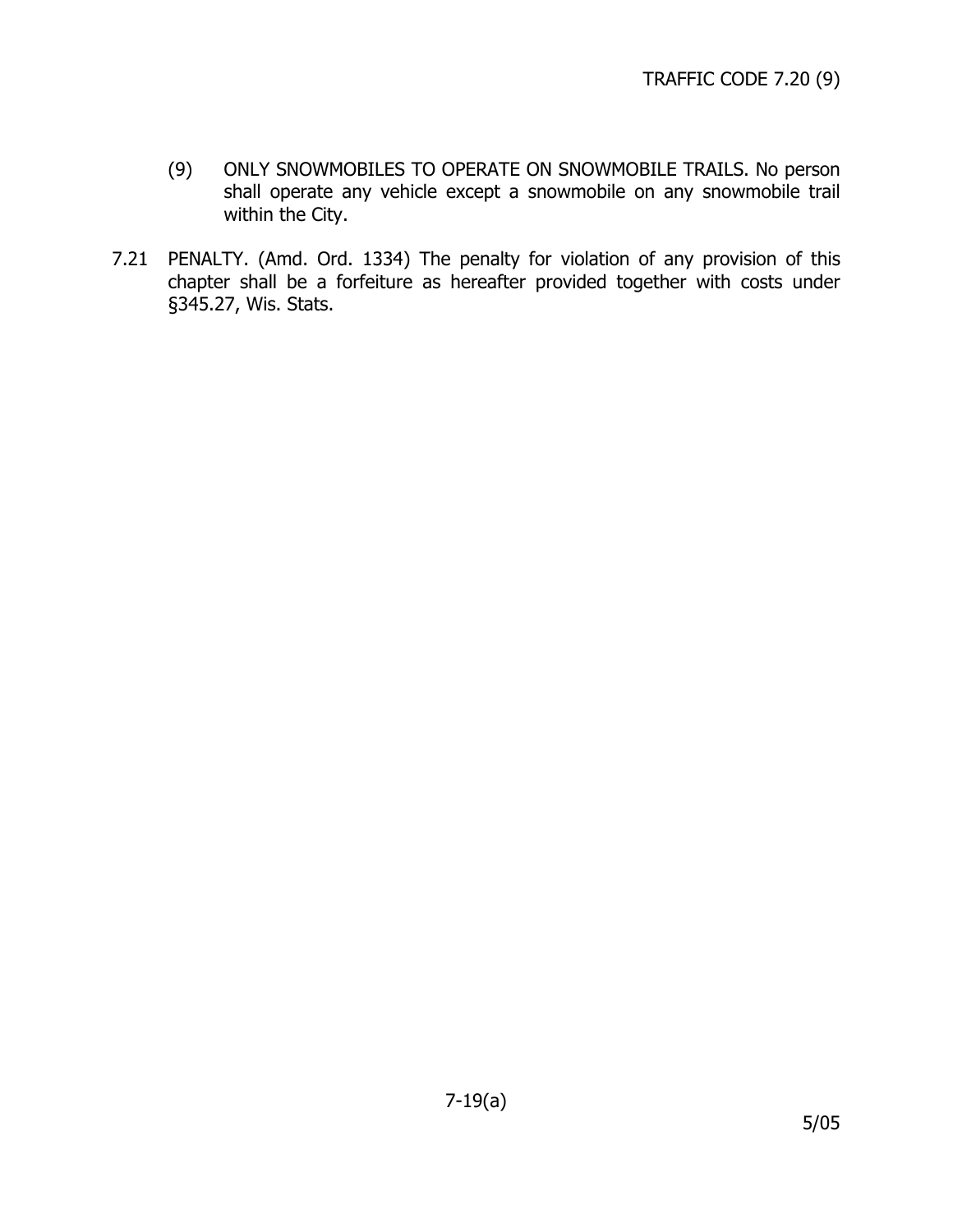- <span id="page-26-0"></span>(1) STATE FORFEITURE STATUTES. Forfeitures for violation of §§340.01 to 348.28, Wis. Stats., shall conform to the forfeiture permitted to be imposed for violation of the statutes adopted by reference, including any variations or increases for subsequent offenses.
- (2) STATE FINE STATUTES. The forfeiture for violation of any statute adopted by reference hereunder for which the penalty is a fine shall not exceed the maximum fine permitted under such statute.
- (3) LOCAL REGULATIONS. The penalty for violation of secs. 7.02 through 7.16 and sec. 7.20 of this chapter shall be as provided in sec. 25.04 of this Code.
- (4) PENALTY TO BE FORFEITED FOR PARKING VIOLATIONS. (Amend Ord. 1074) The sum to be forfeited for violations of any parking ordinance shall be \$10. If the forfeiture is not paid within 48 hours of the violation, the Police Department will send a notice to the last known address of the register owner. If the forfeiture remains unpaid 10 days after the violation, a late fee of \$5 will be added to the forfeiture. If the forfeiture remains unpaid 20 days after the violation, the late fee will increase to \$10. If the forfeiture remains unpaid after a second notice has been sent from the Police Department, the matter will be referred to the Traffic Violation and Registration Program through the Department of Transportation for a suspension of the vehicle registration. Costs associated with the suspension action will be added to the forfeiture and late fee of the original violation.
- (5) COSTS (Cr. Ord. #662). The costs shall specifically include, but not be limited to, the cost to the City of participating in the traffic violation and registration program through the Department of Transportation, pursuant to Wis. Adm. Code Ch. 128.
- 7.22 COMPRESSION BRAKE REGULATIONS. (Amd. Ord. #1107) No person shall make any unnecessary or annoying noises with a motor vehicle by the use of motor vehicle brakes which are in any way activated or operated by the compression of the engine (i.e., a Jacobs Engine Brake™ or similar hydraulically operated device that converts a power producing diesel engine into a power absorbing retarding mechanism).

Any person who shall violate this ordinance shall pay a forfeiture of not less than Fifty and no/100 (\$50.00) Dollars, nor more than Two Hundred and no/100 (\$200.00) Dollars, plus court costs.

7.23 ENFORCEMENT. (1) ENFORCEMENT PROCEDURE. This chapter shall be enforced according to §66.12, Ch. 299 and §345.20 to 345.53, Wis. Stats.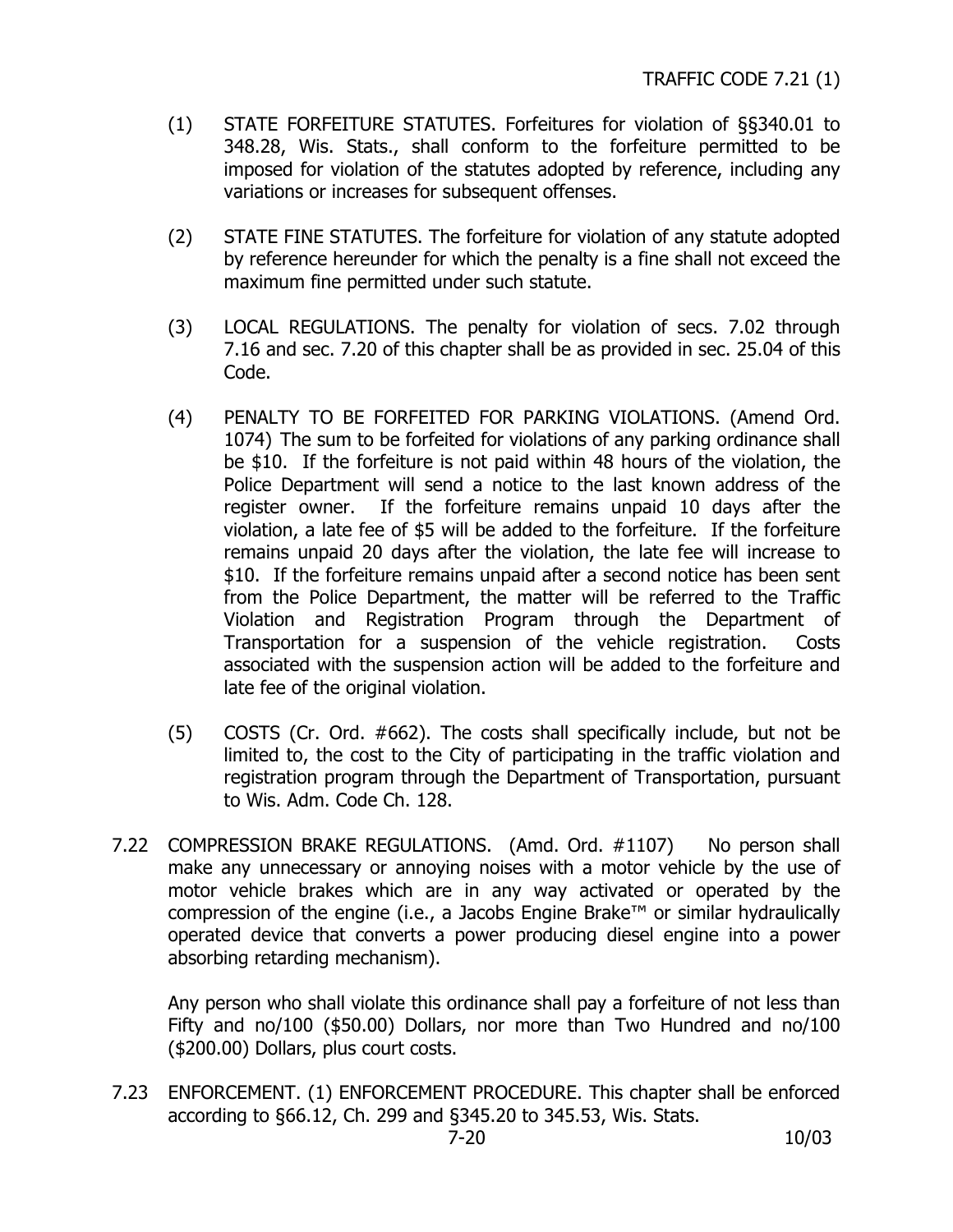- (2) DUTY OF POLICE TO ENFORCE. The Police Department shall enforce the provisions of all traffic ordinances. Officers of the Police Department may direct all traffic, either in person or by means of audible or visible signals in conformity with the provisions of this chapter, provided that in the event of fire, other emergency, to expedite traffic, or to safeguard pedestrians, officers of the Police or Fire Department may direct traffic as conditions may require, notwithstanding the provisions of the traffic ordinances. The Chief of Police, by and with the consent of the Mayor, may make and enforce regulations necessary to make effective the provisions of all traffic ordinances and to make and enforce temporary regulations to cover emergency or special conditions.
- (3) DEPOSIT. Any person arrested for a violation of this chapter may make a deposit of money as directed by the arresting officer at the Police Station or at the office of the Clerk of Court or by mailing the deposit to such places. The arresting officer or the person receiving the deposit shall comply with §343.27, Wis. Stats., or, if the deposit is mailed, the signed statement required under §343.27, Wis. Stats., shall be mailed with the deposit. The arresting officer or the person receiving the deposit shall notify the arrested person, orally or in writing, that:
	- (a) If he fails to appear in court at the time fixed in the citation, he will be deemed to have tendered a plea of no contest and submitted to a forfeiture plus costs not to exceed the amount of the deposit; or
	- (b) If he fails to appear in court at the time fixed in the citation and if the court does not accept the deposit as a forfeiture, he will be summoned into court to answer the complaint.

The amount of the deposit shall be determined in accordance with the deposit schedule established by the Board of County Judges. The deposit shall include court costs and suit tax.

The arresting officer or the person receiving the deposit shall issue the arrested person a receipt therefor as required by §345.26(3) (b) , Wis. Stats.

(c) If a deposit schedule has not been established, the arresting officer shall require the alleged offender to deposit not less than the maximum forfeiture permitted under this chapter.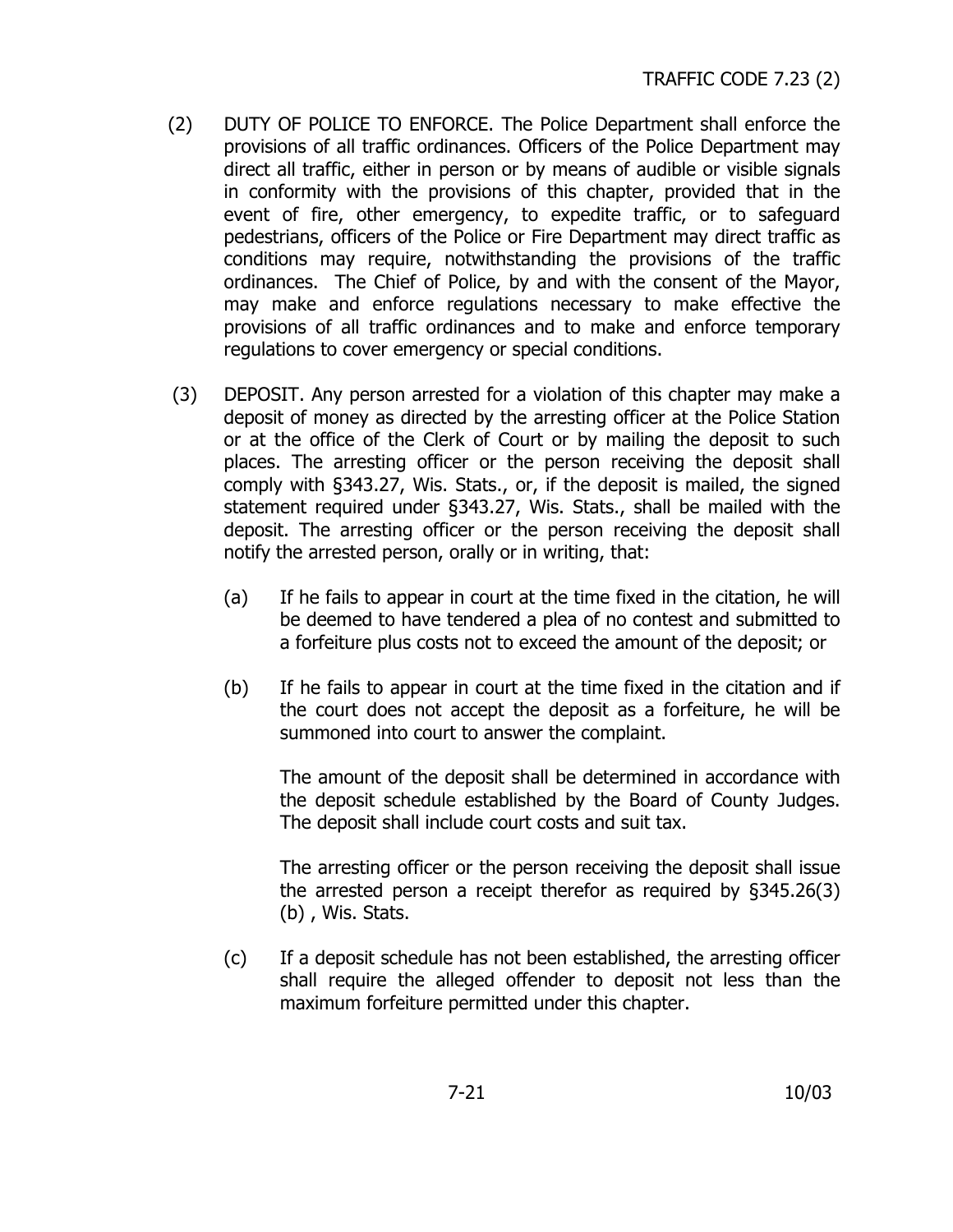(4) STIPULATION OF NO CONTEST. Any person charged with a violation of this chapter except §§346.62(1) and 346.63(1), WI Stats., may make a stipulation of no contest pursuant to §345.27, Wis. Stats., which must be received at the office of the Police Department or Clerk of Court within 10 days of the date of the alleged violation. Such person shall at the time of entering into the stipulation make the deposit required under sub. (2) of this section if he has not already done so. A person who has mailed or filed a stipulation under this subsection may, however, appear in court on the appearance date and may be relieved from the stipulation for cause shown as required in §345.37, Wis. Stats.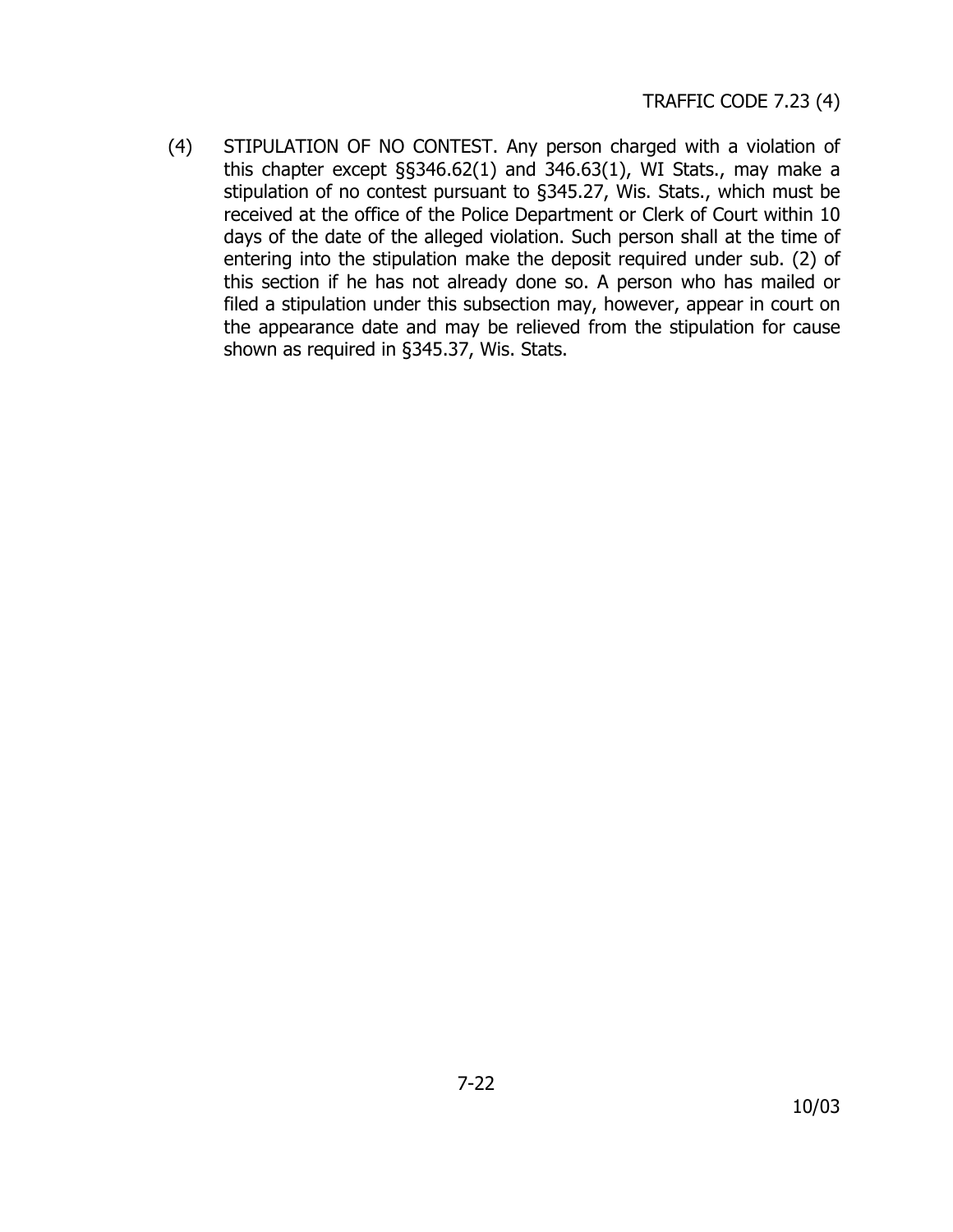# <span id="page-29-0"></span>**7.24 Operation of Low Speed Vehicles and Neighborhood Electric Vehicles (Cr. Ord. #1273)**

# **1. Purpose: The purpose of this Chapter shall be to allow, subject to regulation, the use of Low Speed Vehicles on the streets of the City.**

**2. Authority:** This ordinance is adopted pursuant to the authority granted to the City pursuant to ch 62.11(5) and 349.26, Wis. Stats.

## **3. Definitions:**

 The following definitions shall control application of the specified terms in this ordinance:

(a) "Neighborhood Electric Vehicle" means a self-propelled motor vehicle which has successfully completed the neighborhood electric vehicle America test program conducted by the federal department of energy and that conforms to the definition and requirements for low-speed vehicles as adopted by the federal motor vehicle safety standards for low-speed vehicles under 49 CFR 571.3 (b) and 571.500. This definition does not include a golf cart.

(b) "Low Speed Vehicles" means a self-propelled vehicle including gas powered vehicles in addition to neighborhood electric vehicles which meet the national highway traffic safety administrations (NHTSA) federal motor vehicle safety standards and a certification label stating that the vehicle meets those standards.

# **Use of Low Speed Vehicles Limitations**

(a) To be eligible for use on streets of the City, a Low Speed Vehicle shall comply with the following standards:

 (1) It shall be 4-wheeled and shall have a speed range potential of at least 20 miles per hour but not more than 25 miles per hour on a paved surface and a gross vehicle weight at rest of less than 3,000 pounds.

(2) It shall have headlights, front and rear turn signals and stop lamps.

 (3) It shall have red reflex reflectors on each side as far as to the rear as practicable and one such reflector on the rear.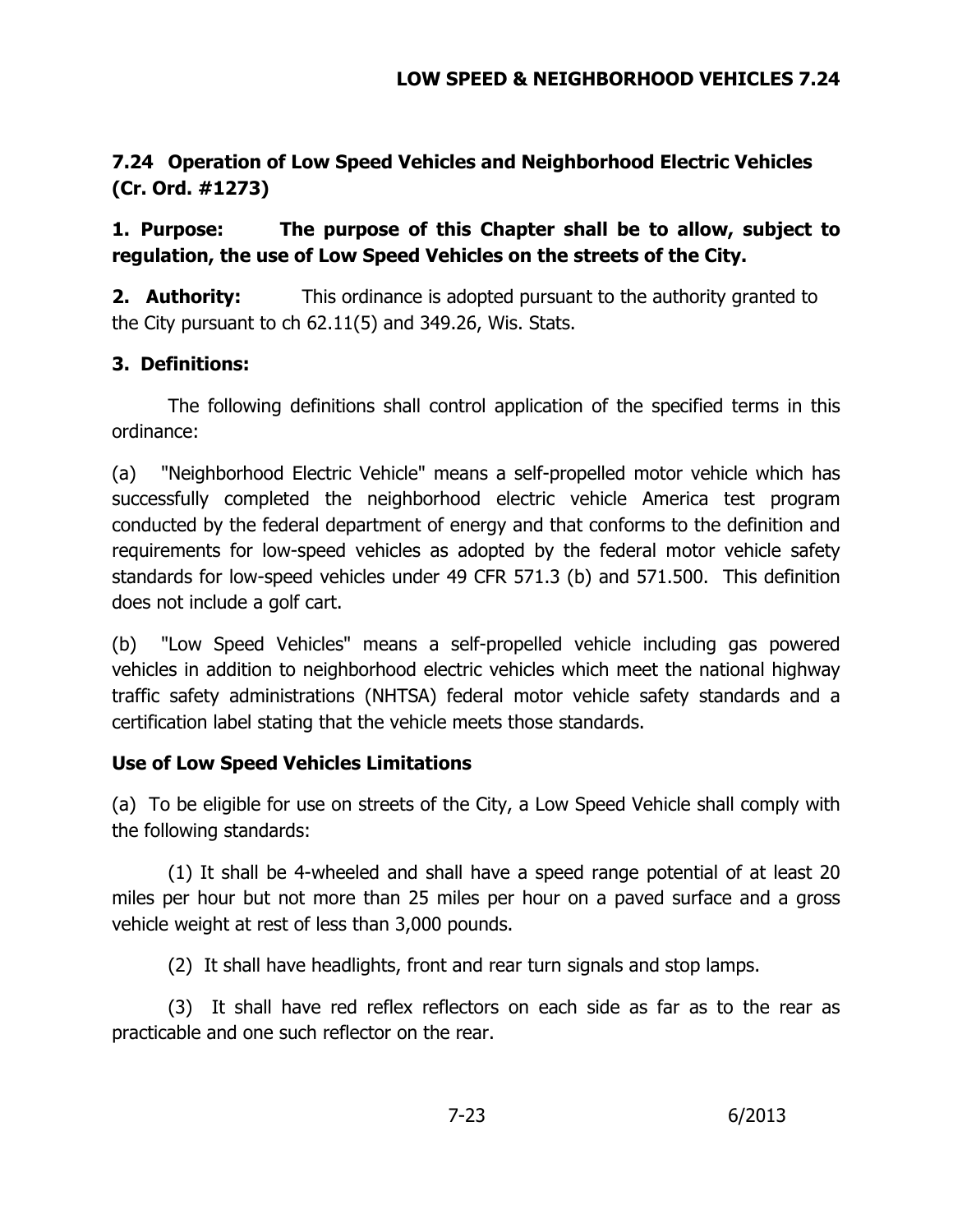## **LOW SPEED & NEIGHBORHOOD VEHICLES 7.24**

(4) It shall have an exterior mirror mounted on the driver's side and either an exterior mirror on the passenger side or an interior rearview mirror.

(5) It shall have a parking brake.

 (6) It shall have a windshield which conforms to the requirements of the federal motor vehicle safety standard on glazing materials (49 CFR 571.205).

 (7) It shall possess a vehicle identifications number (VIN) which complies with federal code (949 CFR 565).

 (8) Neighborhood Electric Vehicle owners and Low Speed Vehicle owners shall be required to obtain a certificate of title from the Wisconsin Department of Transportation.

 (9) It shall have a Type 1 or Type 2 seatbelt assembly conforming to 49 CFR 571.209 and Federal Motor Safety Standard No. 209 for each designated seating position.

(10) It shall meet the general test conditions under 49 CFR 571.50056.

(b) Low Speed Vehicles may be operated only upon those streets having a posted limit of thirty five (35) miles per hour or less.

(c) Per SS 346.94(22)(b) Low Speed Vehicles and Neighborhood Electric Vehicles may only cross a state trunk highway or connecting highway only if the state trunk highway or connecting highway has a speed limit at the intersection of 35 miles per hour or less and traffic at the intersection is controlled by traffic control signals.

(d) The operator of a Low Speed Vehicle shall be in possession of a valid driver's license at the time of operation on City Streets.

(e) The operation of a Low Speed Vehicle shall comply in all respects with all ordinances of the City, together with applicable state laws.

(f) No Low Speed Vehicle shall be allowed to cross or use a street or highway jurisdiction over which is shared with any other governing body unless the City enters into an agreement with such governing body or obtains its consent to the said operation.